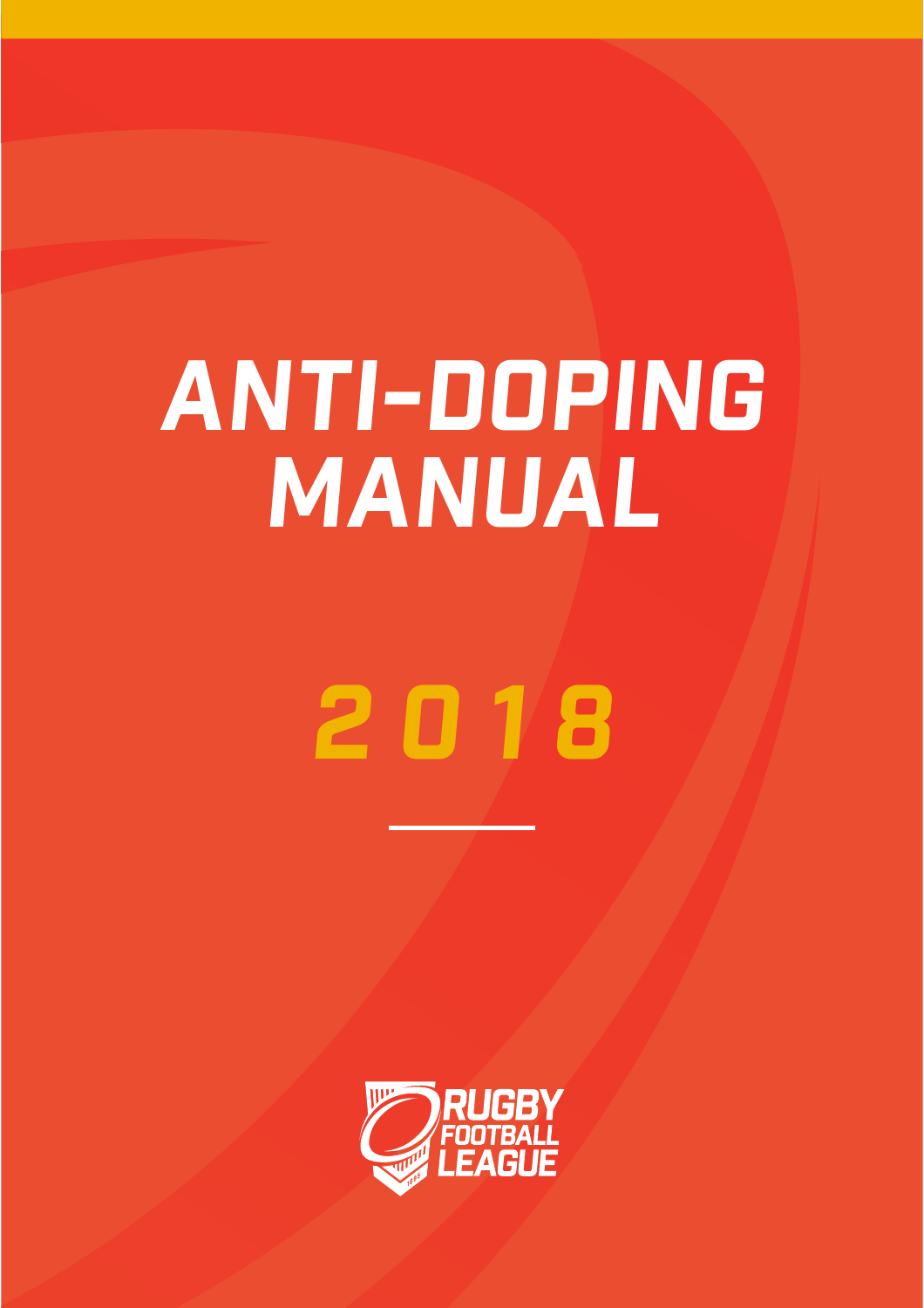# **INTRODUCTION**

The RFL would like to thank UKAD for their considerable assistance in producing this anti-doping booklet.

The RFL has taken every care to ensure that the content of this booklet is current and correct and it has been produced in good faith. However the RFL cannot guarantee its correctness and completeness and no responsibility is taken for any errors or omissions.

The information provided in this booklet is only a short guide to the information available and does not constitute business, medical or other professional advice.

Anyone using this booklet should ensure that they are fully aware of the provisions of the RFL Anti-Doping Regulations available on the RFL website - www.rfl.uk.com - and the WADA Prohibited List, which takes precedence over the provisions of this booklet, before embarking on any course of action.

# ELLERY HANLEY

"I achieved a great many things as a Rugby League player but I am just as proud of the things I didn't do during my time with at Bradford, Wigan, Leeds, Balmain, Western Suburbs, Yorkshire, England and Great Britain - I didn't smoke, I didn't drink and I didn't take drugs.

Looking back on my career, it is a source of immense personal satisfaction that everything I achieved was as a result of my hard work and determination.

All the highs from Championship successes, Challenge Cup wins, Test match victories and individual awards came not from chemicals, corner cutting or cheating but from commitment, application and being true to myself and my body. I can truly say it was 100%me.

Don't put yourself in the position of being branded a cheat, or risk bringing disgrace on your family and your own reputation. Be clean. Be true to yourself and your sport.

Be 100%me!"



Ellery Hanley MBE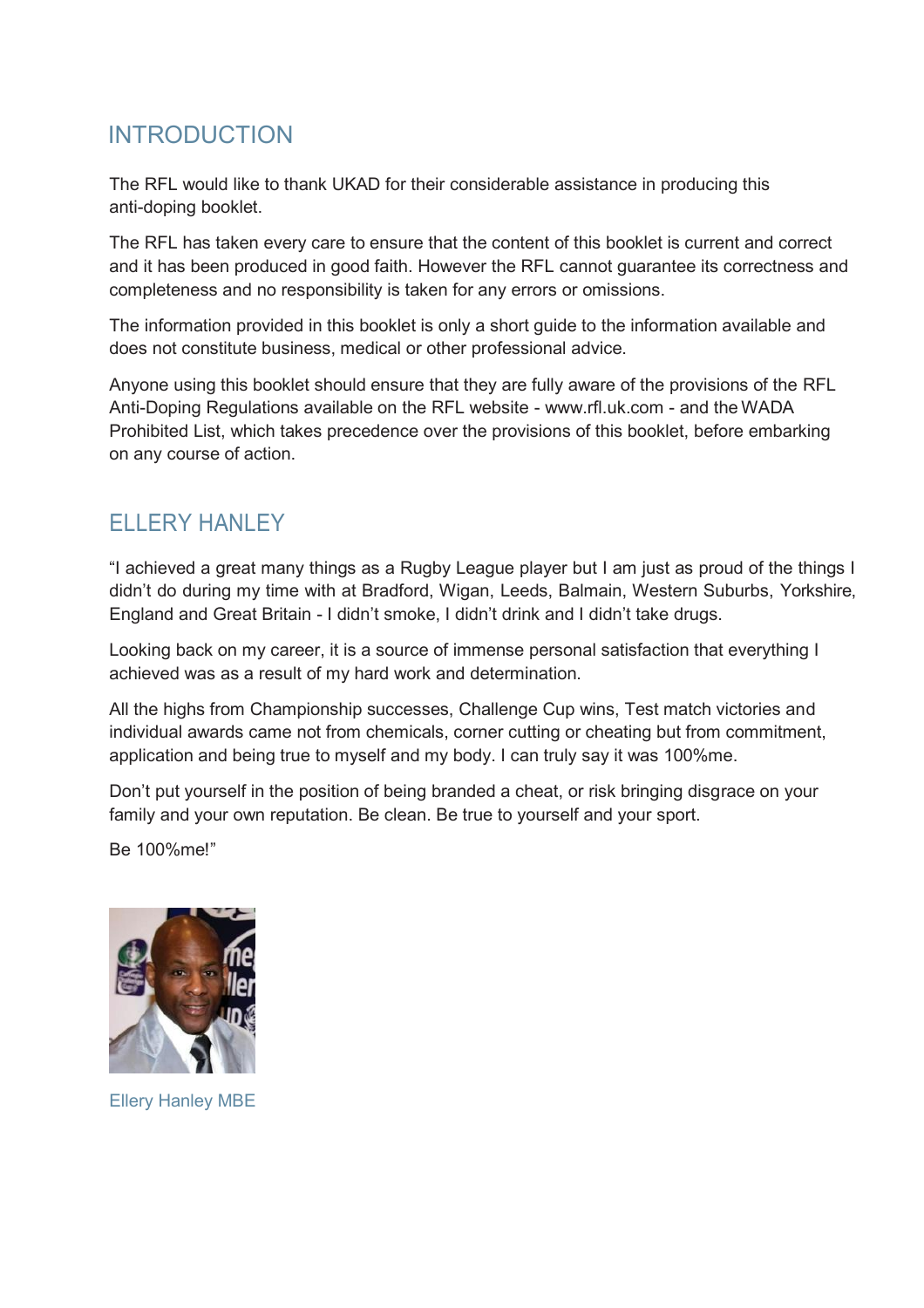# **CONTENTS**

| 1 | Foreword                                | 3               |
|---|-----------------------------------------|-----------------|
| 2 | Anti-doping rules                       | 6               |
| 3 | <b>Responsibilities</b>                 | 10              |
| 4 | <b>Substance Information</b>            | 12 <sub>2</sub> |
| 5 | <b>Supplements</b>                      | 16              |
| 6 | <b>Services and Resources</b>           | 19              |
| 7 | <b>Therapeutic Use Exemptions (TUE)</b> | 21              |
| 8 | <b>Testing</b>                          | 26              |
| 9 | <b>Results</b>                          | 34              |
|   | 10 Keeping Records                      | 37              |
|   | 11 Useful Contacts and Links            | 39              |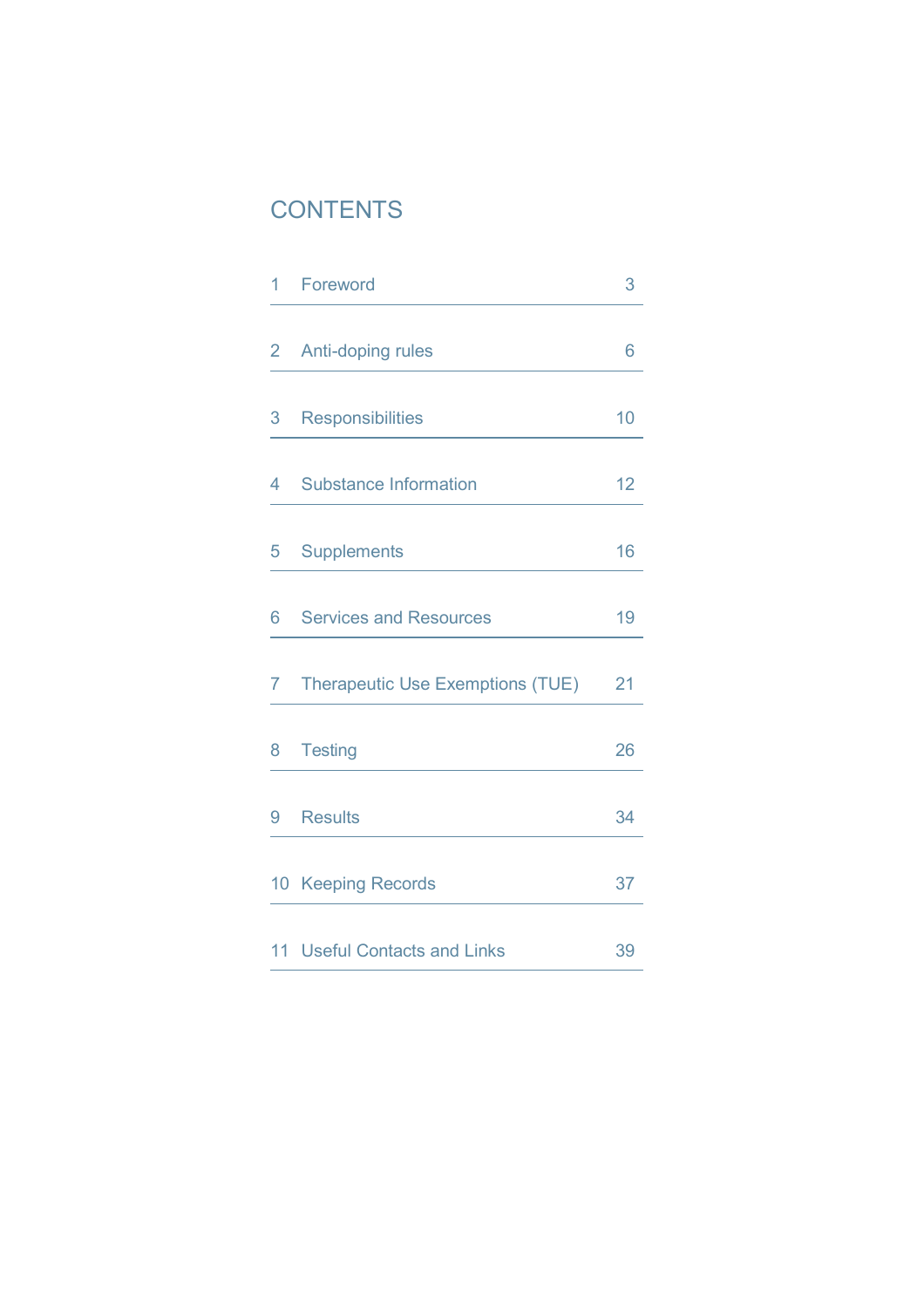# 1. FOREWORD

Welcome to the RFL Anti-Doping booklet. This guide aims to support Players and their support personnel in finding relevant and up to date information relating to anti-doping.

The RFL is committed to the principles of clean sport for the following reasons:

- To uphold and preserve the ethics of the Game
- To safeguard the physical and mental health of Players
- To ensure that all Players have an opportunity to compete equally

To underpin that commitment the RFL will:

- Educate and inform Players about the dangers of drugs and consequences of taking drugs or breaching the Anti-Doping Regulations
- Comply with the World Anti-Doping Code
- Test Players to confirm they train and play clean

This booklet will either provide, or direct you to, the information you need on the rights and responsibilities of Players and Support Personnel taking part in rugby league in relation to the World Anti-Doping Code (the Code) and the RFL Anti-Doping Regulations.

At the heart of the Code is the desire to achieve a level playing field on which Players in all sports can compete with confidence and natural sporting ability. It is there to preserve sport by harmonising the anti-doping rules and regulations across all sports in all countries.

The RFL wants to ensure that all Players in this country at all levels have been given all the support they need to perform to the very best of their ability. We want to ensure that all our Players are able to make well informed and positive decisions so they can say with pride, "That was 100%me".

Nigel Wood Chief Executive January 2016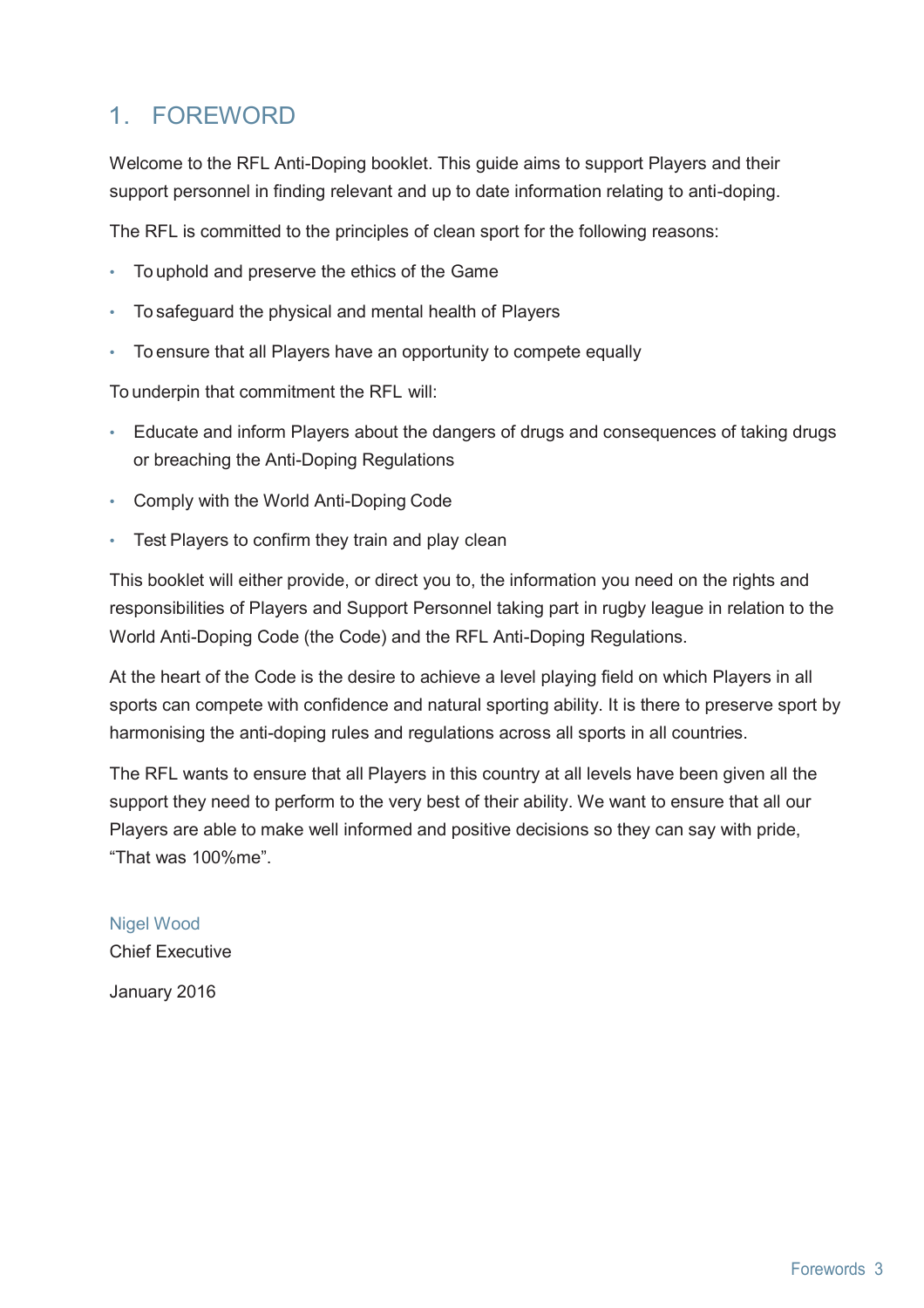# **UK Sport/United Kingdom Anti-Doping**

As of 14th December 2009, a National Anti-Doping Agency was established (UKAD) who are responsible for the implementation of the Government's UK Anti-Doping Policy. UKAD's core functions include the promotion and support of anti-doping information, education and athlete support programmes, testing, development of intelligence, investigations and the prosecution of those who have conducted an anti-doping rule violation (ADRV).

The role of the RFL is to provide information, education and support to its players and wider support personnel to ensure they can train and compete or operate effectively within the antidoping framework. The RFL will also fully cooperate with UKAD on any investigations and/or prosecution cases where members of the RFL are found to be have committed an ADRV.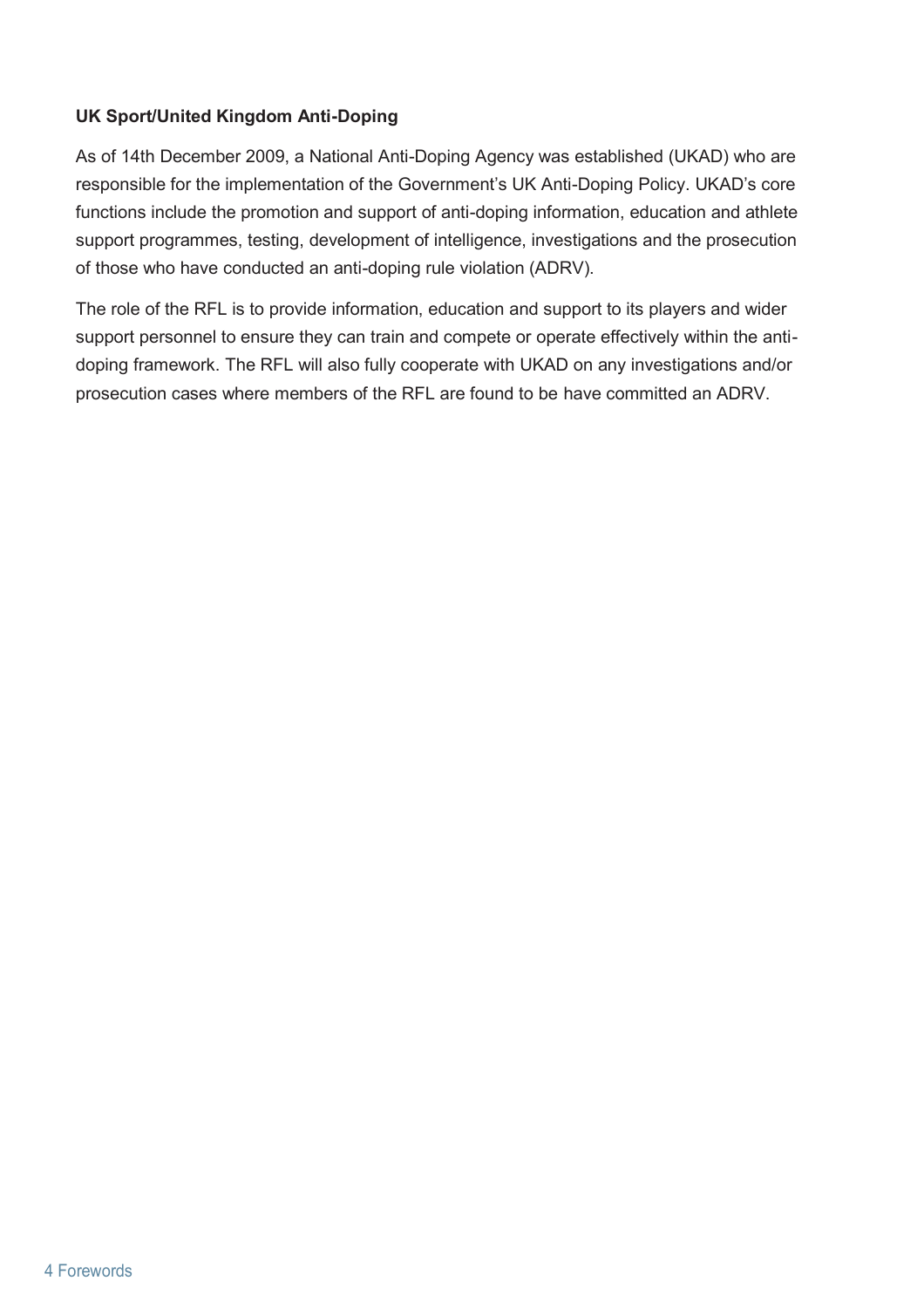# 2 ANTI-DOPING RUI FS

All sports including Rugby League are governed by a set of anti-doping rules called the World Anti-Doping Code (the Code).

The Code is the basis of the World Anti-Doping Programme and the RFL Anti-Doping Regulations are compliant with the Code. The Code aims to harmonise the rules and regulations governing anti-doping for all Players, in all sports, throughout the world. A fundamental principle of the Code is to protect the rights of all Players committed to competing in sport cleanly and fairly.

Players are bound by the rules of the Code as a condition of their participation in the sport of rugby league.

Player Support Personnel are expected to abide by the rules of the Code by virtue of their involvement in rugby league and are subject to the RFL Anti-Doping Regulations.

An important principle of the Code and the Regulations is that of 'strict liability'. This means that players are solely responsible for any banned substance found in their body - regardless of how it got there, or if there was an intention to cheat.

# **2015 WORLD ANTI-DOPING CODE**

The 2015 World Anti-Doping Code came into effect on 1st January 2015 and made some significant changes to the Anti-Doping Rules and it is important that you are aware of these changes. Further details of the relevant Rules can be found throughout this booklet however a summary of the key changes is below:

# **Anti-Doping Rule Violations (ADRVs)**

- There are now 10 ADRVs, not 8.
- A new ADRV of Complicity was introduced which means involvement in an ADRV committed by another person, such as helping to cover up an ADRV or helping a player avoid detection. Sanctions for Complicity are likely to be the same as the sanction for the ADRV that person was complicit in.
- A new ADRV of Prohibited Association was introduced which means associating with a person, for example a coach or Doctor, who is serving a suspension for a doping offence or who has been found guilty of a criminal or disciplinary offence equivalent to a doping offence, for example providing banned substances. The sanction for Prohibited Association is up to a 2-year ban.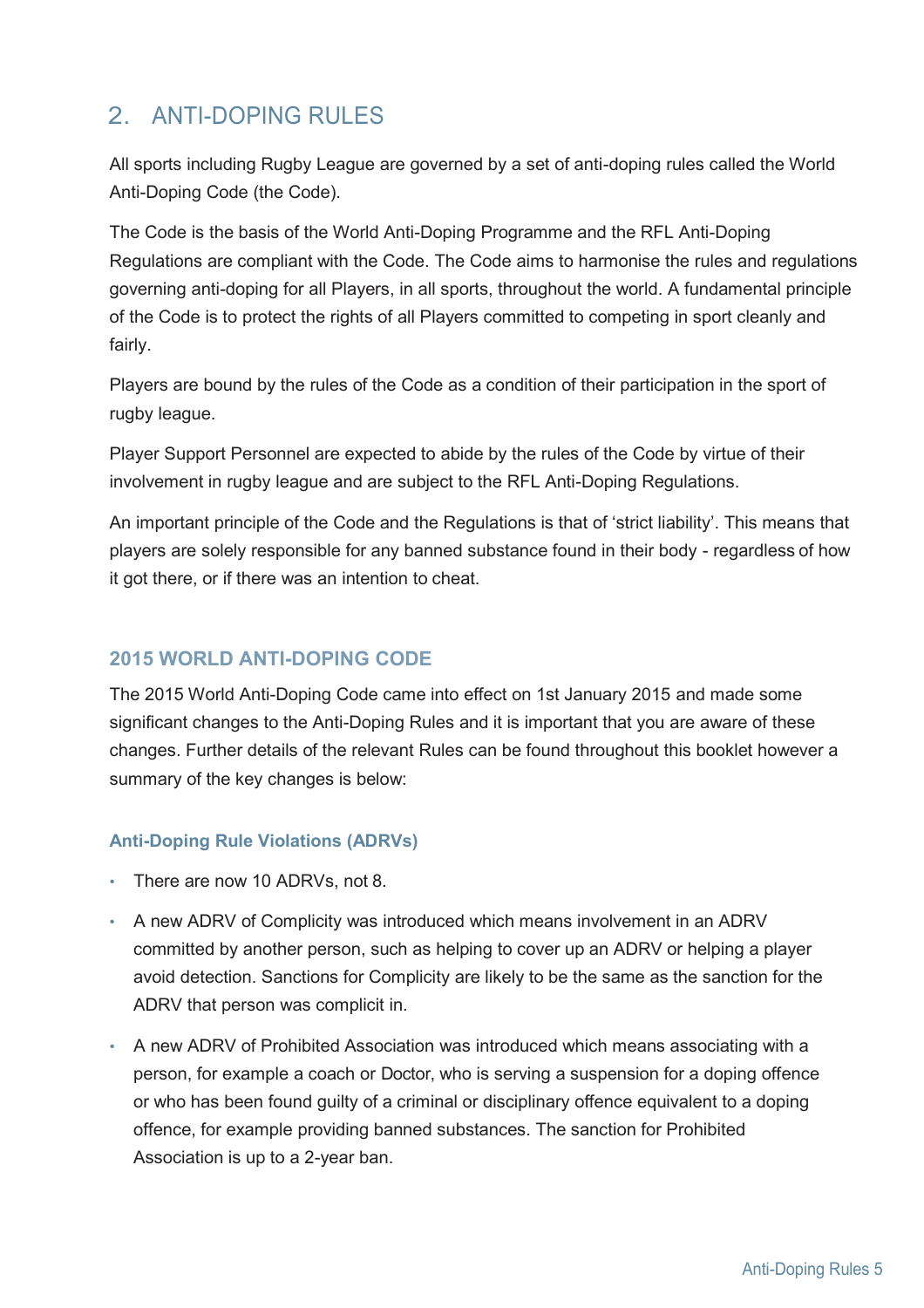The time period for whereabouts violations has been reduced from 18 months to 12 months, meaning that 3 strikes in 12 months would now be classed as an ADRV.

# **SANCTION**

- Cheating involving serious doping substances (e.g. steroids, Human Growth Hormone) will be sanctioned with 4-year bans, unless the player can prove that use was not intentional.
- Positive tests for stimulants (e.g. Methylhexaneamine, Ephedrine) will be sanctioned with 4-year bans if UKAD can prove use was intentional, otherwise a 2-year ban will apply.
- Recognition has been given to the fact that some players test positive after taking a Contaminated Product (e.g. supplements). If a player can prove 'no significant fault or negligence' (included in this is a requirement for players to carry out a "reasonable internet search" to check the product is free from banned substances) then the sanction can range from a reprimand to 2-years. Players need to ensure they have substantial proof of the checks they have performed and can demonstrate that they had no intention to cheat.
- Refusal or evading sample collection can now be sanctioned with up to a 4-year ban (previously 2).
- Substantial assistance has been further incentivised. Admitting a violation or providing assistance which leads to the discovery of other violations can lead to reduced sanctions, up to the elimination of any sanction.
- The statute of limitations has increased from 8 to 10 years.

# **EDUCATION**

- There is now a separation between 'education' and 'information'.
- Information programmes should contain basic anti-doping information.
- Education programmes should focus on prevention and be values based. Clubs are obliged to ensure all players at all levels are educated by an approved Educator.

# **INTERNATIONAL STANDARDS**

The Code is supported by 5 International Standards that outline mandatory systems and processes for: testing and investigations, the therapeutic use of a prohibited substance or method, the Prohibited List, WADA accredited laboratories and privacy.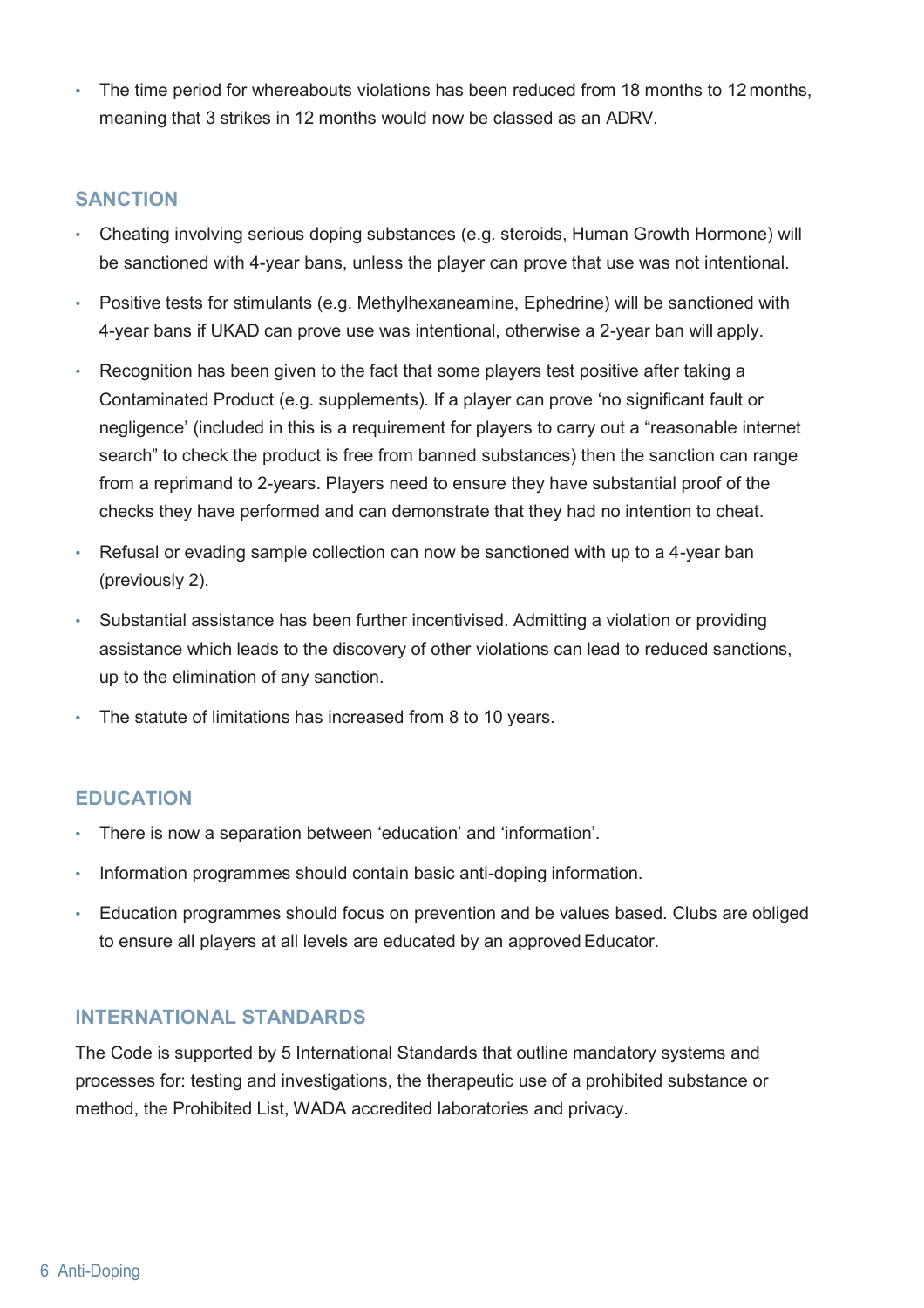# **UK NATIONAL ANTI-DOPING POLICY**

The RFL has signed up to the UK National Anti-Doping Policy and the RFL Anti-Doping Regulations reaffirm the RFL's commitment to upholding the principles of the Code. The RFL supports the world class anti-doping programme that UKAD delivers and complies with the Code while sustaining systems that are applicable to the structure and varying needs of Players in the sport of rugby league.

# **RFL ANTI-DOPING RULES**

The RFL Anti-Doping Rules (Operational Rule Section D3) are available from your club or the RFL or can be downloaded from the RFL website www.rfl.uk.com/the-rfl/rules/interactive\_ operational rules.

# **ANTI-DOPING RULE VIOLATIONS (ADRV)**

In order not to break the rules, you'll need to make sure you know what they are. Under the Code and the RFL Anti-Doping Regulations, you don't need to test positive to break an antidoping rule so it is important that you understand and are aware of the following Anti-Doping Rule Violations.

# You would be breaking the rules of anti-doping if:

- **PRESENCE -** A prohibited substance and/or prohibited method is found in your bodily specimen, including blood and urine
- **USE -** You use or attempt to use a prohibited substance or prohibited method
- **REFUSAL -** You avoid or refuse to undertake a drugs test
- **WHEREABOUTS FAILURE -** You fail to provide your whereabouts details (NRTP players only) for out of competition testing or give inaccurate whereabouts details leading to a missed test. Any combination of three strikes within 12 months is an ADRV
- **TAMPER -** You tamper or attempt to tamper with any part of the doping control process
- **POSSESSION -** You possess prohibited substances and/or methods
- **ADMINISTER -** You administer or attempt to administer a prohibited substance and/or prohibited method to any Player, or assist, encourage, aid, abet or cover up an anti-doping rule offence.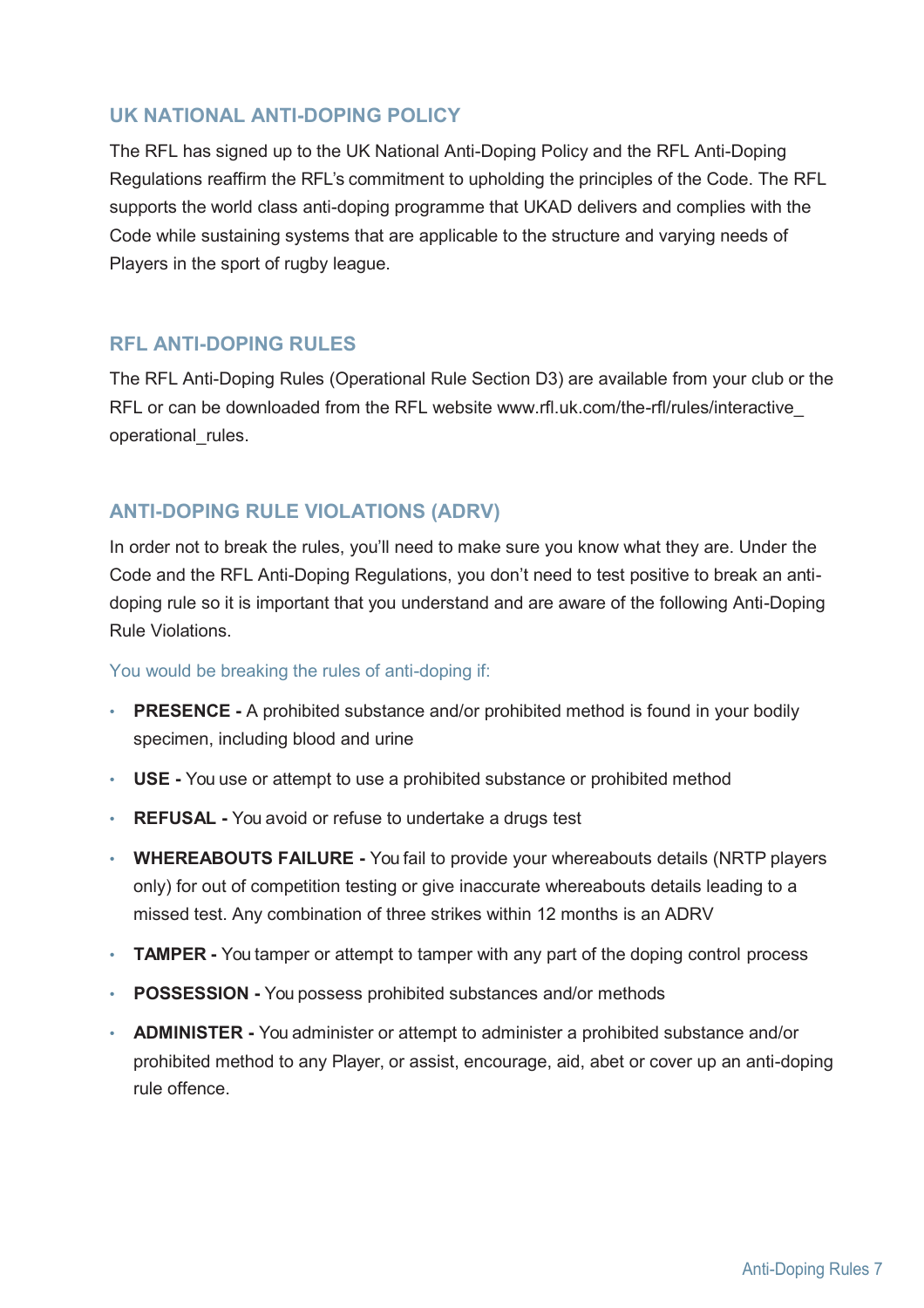- **TRAFFICKING -** You traffick prohibited substances
- **COMPLICITY -** You are involved in an ADRV committed by another person, such as helping to cover up an ADRV or helping another player avoid detection. Sanctions for Complicity are likely to be the same as the sanction for the ADRV that person was complicit in.
- **PROHIBITED ASSOCIATION -** You associate with a person, for example a coach or Doctor, who is serving a suspension for a doping offence or who has been found guilty of a criminal or disciplinary offence equivalent to a doping offence, for example providing banned substances. You will be informed if you are associated with such a person and you must end the association or face a sanction of up to a 2-year ban.

All support personnel can be sanctioned for the following ADRVs – Trafficking, Possession, Use, Administering, Tampering, Complicity and Prohibited Association. All support personnel should ensure they are familiar with the ADRVs that affect them as some can carry a lifetime ban from sport. The RFL strongly advises that all support personnel are fully aware of their antidoping responsibilities.

# To find out more...

To learn more about the rules and procedures you need to adhere to, visit the websites listed at the end of this booklet.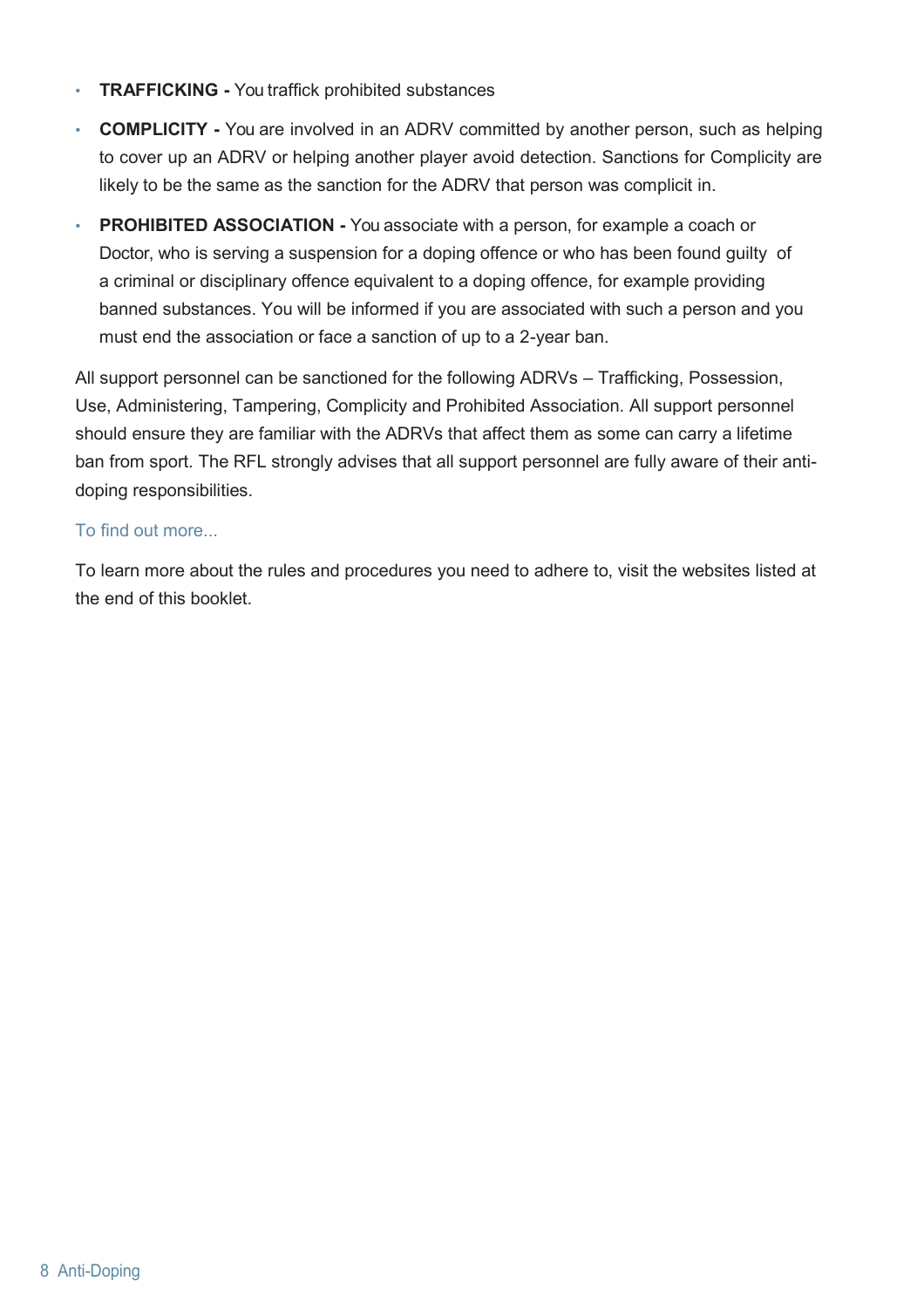# 3. RESPONSIBILITIES

Your role as a Player carries with it many responsibilities, and your responsibility to compete cleanly and fairly is fundamental. Be responsible: Under the rules of the World Anti-Doping Code and the RFL Anti-Doping Regulations you are ultimately responsible for any prohibited substance found in your system. This is referred to as **STRICT LIABILITY**.

# **WHAT IS STRICT LIABILITY?**

**STRICT LIABILITY** means that the absence of a warning or a guarantee as to the safety of a product from a manufacturer does not reduce the seriousness of the doping offence. Players are personally responsible for any substance found in their specimen.

# **CLEAN SPORT APP**

UKAD has launched a 100% me Clean Sport App to provide players with clear and concise anti-doping advice and information. You can download this via iTunes or Google Play.

# **WHO DO YOU TRUST?**

You are responsible for whom you trust to take advice from about substances, medication and supplements and you are accountable for those you entrust with access to your food and drink. This means that if you take medication from your doctor (GP or club doctor) and do not check whether it is permitted you are at fault if you provide a positive sample. Likewise, if you take a supplement that is contaminated, even after getting a guarantee from the manufacturer or anyone else, you are still responsible for choosing to use that product.

All Players have 5 key responsibilities they must fulfill:

- 1. Stay up to date with the latest Prohibited List of Substances and Methods
- 2. Check the status of any substance before you use it. Note: It is considered an anti-doping offence if a Prohibited Substance is found in your system - regardless of how it came to be there
- 3. Inform all medical personnel responsible for your health and well being that you compete under specific anti-doping rules and ensure that medical treatment received does not violate anti-doping rules
- 4. Submit a Therapeutic Use Exemption (TUE) for any prohibited substance and/or method you are prescribed for a legitimate medical condition
- 5. Undertake thorough research of any product prior to use.

Those players in the National Registered Testing Pool (further details below) are also responsible for: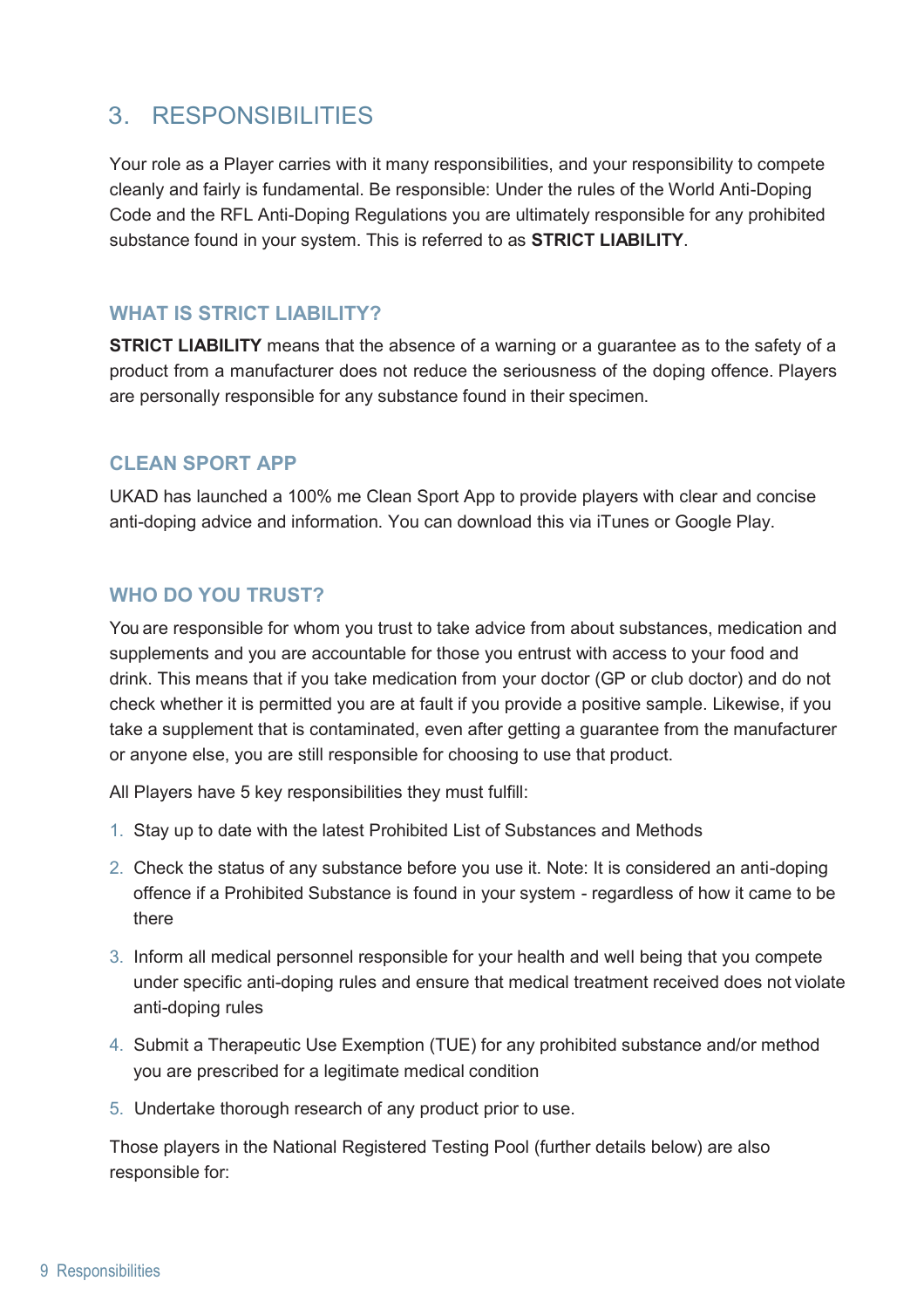6. Providing accurate whereabouts details for out of competition testing if required by the RFL or UKAD - you will receive notification informing you that you are in the National Registered Testing Pool of players who must provide whereabouts information.

# **PLAYER SUPPORT PERSONNEL RESPONSIBILITIES**

In your role as Player Support Personnel either Coaching or Medical Staff, you have a responsibility to ensure that you fully understand and promote the rules of anti-doping - so you can guide your Players through a clean and successful rugby league career.

Player Support Personnel have a highly influential and important role. Your views and actions could have great impact on decisions taken by your Players and it is therefore vital that you set a positive and moral example by consistently enforcing clean anti-doping messages. Remember that it is your job to support and lead your Players, and you need to take responsibility for setting and enforcing the rules.

Player Support Personnel should:

- Make it clear to all Players that doping in Rugby League is simply not acceptable and not necessary in order to win
- Ensure your Players understand the Anti-Doping Regulations of the RFL, including the prohibited substances and methods, testing procedures and therapeutic use exemption applications
- Be aware of your role in the testing procedures so you can support your Players during the testing process
- Encourage and remind your Players to provide accurate and up-to-date whereabouts information (if they are required to do so)
- Safeguard the health of your players by emphasizing the risks associated with Prohibited Substances.

If you are supporting a Player, you should not:

- Ignore possible evidence of doping in your team; take positive action and speak to the RFL, UKAD or call the Report Doping In Sport hotline anonymously on **08000 32 23 32**
- Avoid enforcing rules or enforce the rules selectively
- Ignore doping because the team needs a particular Player
- Ignore drug misuse by Player Support Staff.

The penalty: Under the rules of the Code and the RFL Anti-Doping Regulations, if you administer or attempt to administer a prohibited substance and /or prohibited method to any Player, or assist, encourage, aid, abet or cover up an anti-doping rule offence - you are committing an ADRV and may have a sanction of four years or a life ban from sport.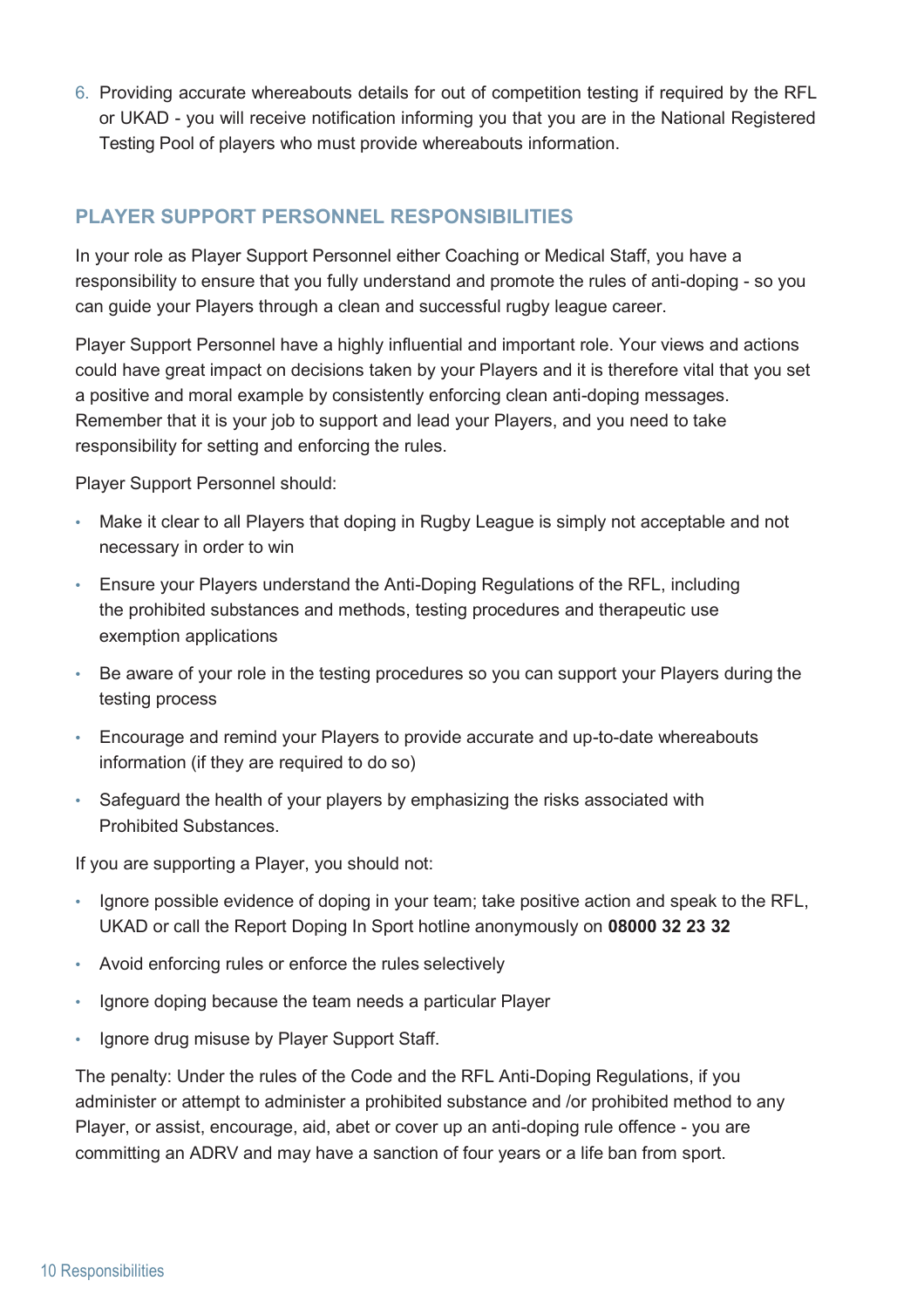# 4. SUBSTANCE INFORMATION

Many medications that you may need to take for common illnesses, such as asthma or hayfever, contain prohibited substances.

It is vital that you do not accidentally take a prohibited substance, the consequences are too great. For a first offence, the usual sanction is a 2 year ban from sport (including training and competing), depending upon the substance and individual circumstances.

Ignorance is no excuse!

You are responsible for checking the status of any substance before you use it. If you unknowingly take a banned medication you will still face a sanction.

The Prohibited List (the List) outlines which substances and methods are prohibited in competition and/or out of competition.

A new version of the List comes into effect every January. However, it may be changed from time to time so it is important that you check for changes on a regular basis.

Unless reported otherwise, any new version of the List will come into effect three months after its publication by the World Anti-Doping Agency (WADA).

If you are consulting this Directory you should check the WADA website (www.wada-ama.org) to be sure you are referring to the correct version of the Prohibited List when checking your medication.

The most current Prohibited List is always available on WADA's website: www.wada-ama.org

You can also find out the status of a substance according to the rules by logging on to the Global Drug Reference Online website (GlobalDRO) at www.globaldro.com. This site only includes licensed medications and drugs; it does not include supplements as these are subject to different regulations. Supplements are discussed in depth in Section 3.

The RFL will always endeavour to keep club medical staff up to date with any changes in the WADA regulations.

# **THE 2016 PROHIBITED LIST INCLUDES THE FOLLOWING: PROHIBITED SUBSTANCES**

Anabolic Agents Peptide Hormones, Growth Factors and Related Substances Hormone and Metabolic Modulators Beta-2 agonists Diuretics and other Masking Agents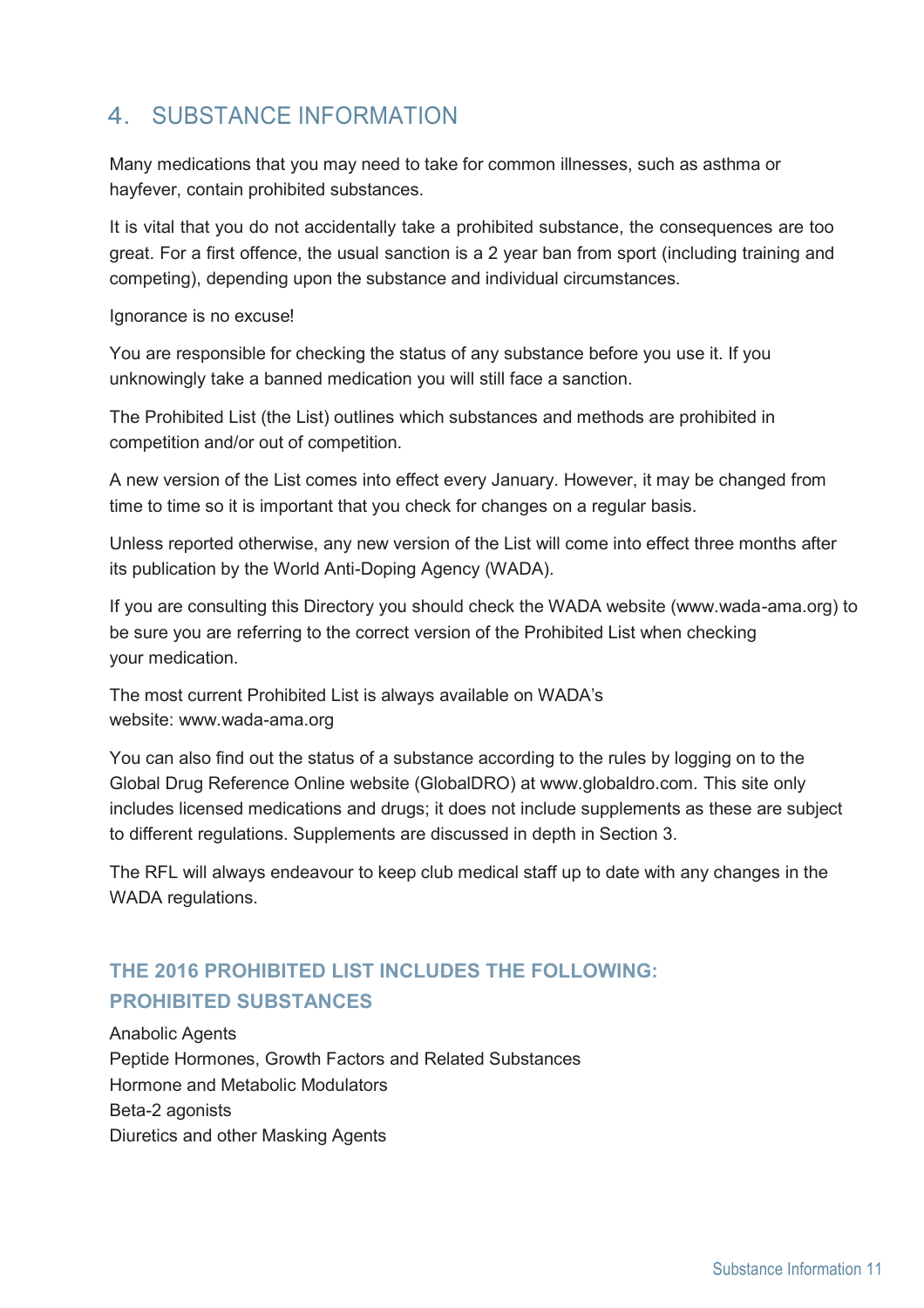Stimulants (eg. methylhexaneamine and pseudoephedrine) **Narcotics Cannaboids** Glucocorticosteroids

Section 0 - Non-approved substances - It is prohibited to take any substances that are undergoing pre-clinical or clinical development and are therefore not officially allowed for human therapeutic use.

NB. This list is subject to change and should be read in conjunction with the current WADA Prohibited List.

# **PROHIBITED METHODS**

Manipulation of Blood and Blood components Chemical & physical manipulation Gene doping

Please note that this list is a guide only and ensure that you refer to the full Prohibited List.

Find out more… www.wada-ama.org for the Prohibited List

# **PSEUDOEPHEDRINE**

Pseudoephedrine was added to the WADA Prohibited List as of 1st January 2010. This means that any player who provides a sample containing Pseudoephedrine is likely to face at least a ban. Pseudoephedrine is commonly found in cold remedies so be careful which remedies you take when you have a cold. Consult club medical staff before taking any cold remedies. Many cold remedies do not contain Pseudoephedrine and these are often more effective. Therapeutic Use Exemptions will not be granted for cold remedies containing Pseudoephedrine.

Over-using Pseudoephedrine can lead to:

- Fast, pounding or uneven heartbeat
- Increased blood pressure
- Severe dizziness
- Easy bruising and bleeding
- Flu-like symptoms; chills, fevers, aches
- Anxiety and restlessness
- Unusual weakness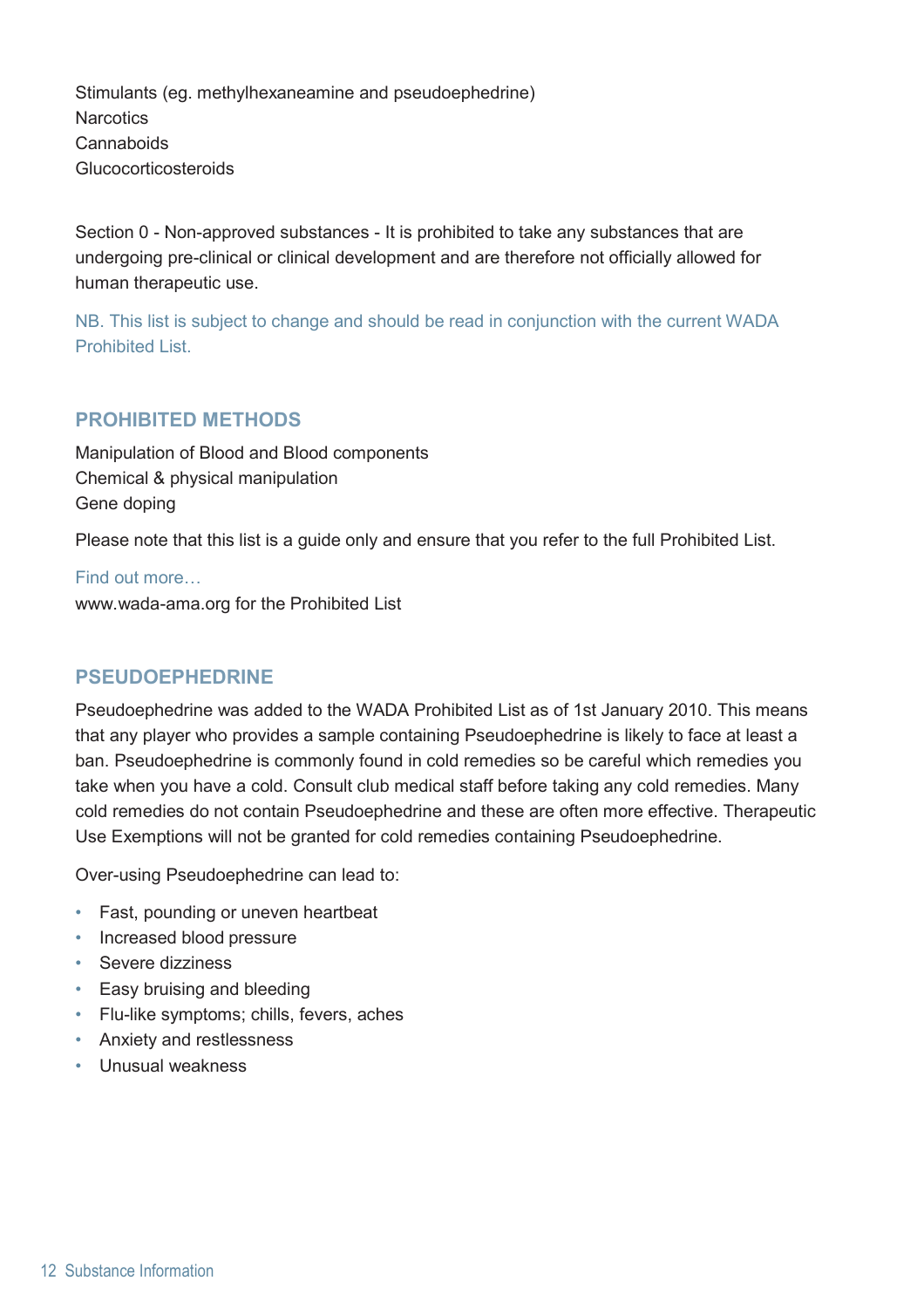# **METHYLHEXANEAMINE**

Methylhexaneamine has been found in a number of supplements recently and is a Prohibited Substance and as such could carry a 2-year ban for any player who provides a sample containing it.

Methylhexaneamine is commonly referred to by a number of alternative names including, but not limited to, forthan, forthane, floradrene, geranamine, dimethylamylamine, DMAA, dimethylpentylamine, 1,3-dimethylamylamine, geranium oil, geranium extract or pelargonium gravelons. Please note that not all of these synonyms appear on www.globalDRO.com.

In 2012 the MHRA (the organisation which regulates medicines) ruled that supplements containing methylhexaneamine were unlicensed medical products and as such cannot be sold in the UK as they are potentially dangerous and can have serious side-effects.

The type of supplements that are more likely to contain Methylhexaneamine are those supplements which are designed to increase energy or aid weight loss. There is no guarantee that supplements are drug free, and the RFL and UKAD recommend that any player who is considering the use of a supplement assess the need, risks, and consequences of doing so. The Informed-Sport programme evaluates supplement manufacturers for their process integrity, and screens supplements and ingredients for the presence of some prohibited substances; go to **www.informed-sport.com** for more information. It is also recommended that you keep records of all the checks you carry out before taking any medications or supplements.

Please be aware that under the principles of **Strict Liability** contaminated supplements are not a valid defence for a player who tests positive; Players are solely responsible for any substance found in a sample they provide.

# **HEALTH RISKS**

One of the criteria for WADA to include a particular substance on the Prohibited List is that a substance does or may cause a risk to health. The use of a Prohibited Substance can seriously damage health and all players should be aware of these risks.

# **PERMITTED SUBSTANCES**

For Players requiring treatment for an illness or injury, there are many permitted substances that your doctor or pharmacist may find suitable for you.

Note: If your doctor cannot find a permitted alternative to treat a legitimate illness or injury, you can use the Therapeutic Use Exemption process outlined in Section 6 to apply for an exemption to use that prohibited substance or method. Due to the changing nature of the pharmaceutical market, neither UKAD nor the RFL is able to provide a definitive list of products that contain permitted substances.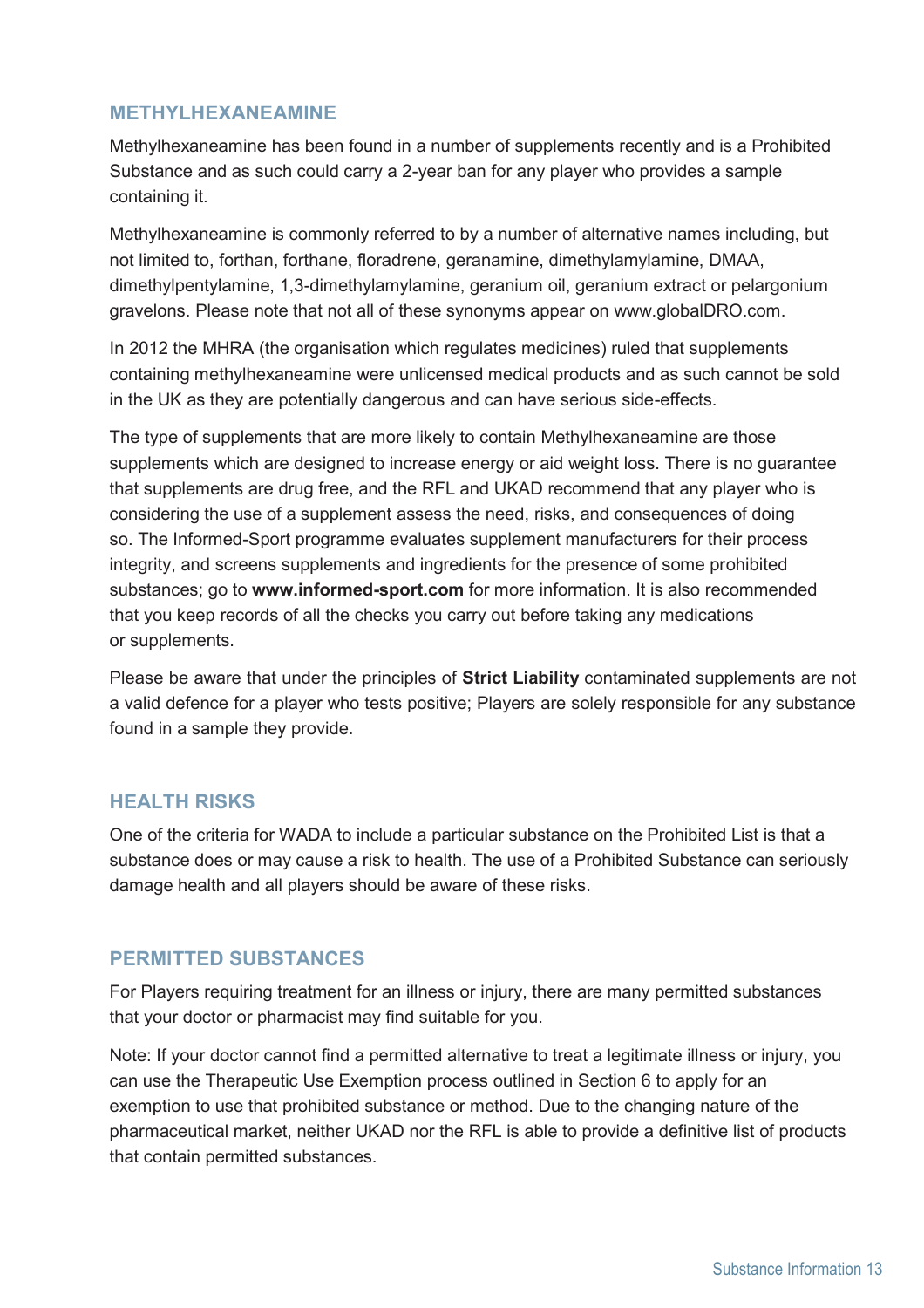# **CHECKING YOUR MEDICATION GUIDANCE**

The advice is simple - check every single substance or medication before you use it - even if it's a medication you have used and checked before. The Services and Resources section of this booklet gives you information on the services available to help you check the status of your medication. Reading the information below will help you to use and interpret these services correctly, enabling you to get the right answer to your query.

# **When checking your medication on GlobalDRO, make sure:**

- You check the status of all the active ingredients listed on the contents label of your medication;
- You ensure that the ingredients listed on the response page match the substances listed on the contents label of your product
- You check the correct 'route of administration'; see below for more information;
- You check if there are any conditions attached to the response, e.g. this substance is only permitted with a Therapeutic Use Exemption; and
- You check if there are any specific regulations for a substance in rugby league (check the RFL anti-doping regulations).

# **ROUTE OF ADMINISTRATION**

The route of administration refers to the way in which a medication or substance is taken or used, for example, tablets, injections or creams. Always check your medication according to the route of administration as its status may change according to how the medication is used.

The information below should be used as a guide only. If you are unsure about the route of administration, check with your doctor or a local pharmacist.

Oral Preparations: E.g. tablets, capsules and syrups are called "ORAL" or "SYSTEMIC" preparations that are taken through the mouth and go directly into your system.

Topical Preparations (not including Dermatological): E.g. drops, sprays (eye, ear, nasal) and nasal inhalers are called "TOPICAL" or "LOCAL" preparations because they affect only the area to which they are applied.

Dermatological Preparations: E.g. creams, ointments and gels that are applied externally to treat a dermatological condition. For the purposes of the TUE process, this route of administration does not include eye drops, ear drops, nasal sprays and oral gels containing a glucocorticosteroid

Rectal Preparations: e.g. suppositories are called "RECTAL" or "SYSTEMIC" preparations and are systemic because they are applied in the rectum and go directly into your system.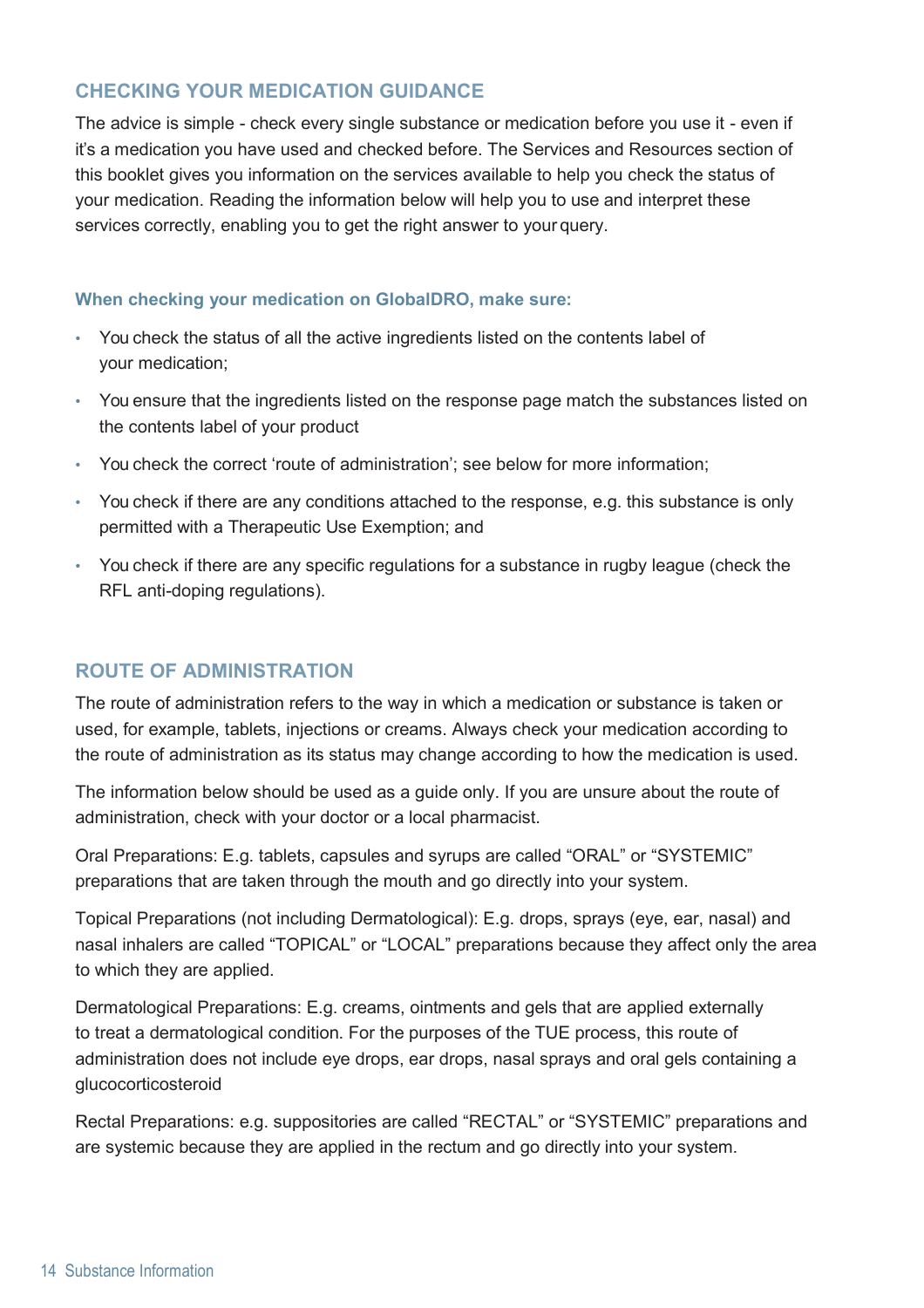Local or intra-articular injections: These types of injections are called "LOCAL" preparations because they affect only the area to which they are applied.

Intra muscular or intravenous injections: These are injections that are considered "SYSTEMIC" preparations that are administered to the muscle or the vein and go directly into the system.

# **MONITORING PROGRAM - INCLUDING NICOTINE.**

In order to detect potential patterns of abuse, nicotine is currently on the WADA Monitoring Program.

It is not WADA's intention to target smokers, rather to monitor the effects nicotine can have on performance when take in oral tobacco products such as snus.

Nicotine is one of several stimulants included in the Monitoring Program, along with the narcotics hydrocone, mitragynine and tramadol. Out of competition use of glucocorticosteroids are also included.

# 5. SUPPLEMENTS

Some Players take supplements in the belief that it will help maintain their health and improve their performance. However, it is now generally accepted that any Player who is liable to be tested in or out of competition, may be at risk of a positive drug test from the use of supplements.

Studies of supplements have shown that up to 25% of dietary supplements on sale to Players may contain small amounts of prohibited substances, commonly including anabolic androgenic steroids and stimulants. These quantities would cause, and have been found to cause, positive drug tests which have led to players and athletes being banned from sport.

As a result, the RFL cannot guarantee that supplements, including vitamins and minerals, ergogenic aids and herbal remedies, are free from prohibited substances and it is for this reason that the RFL strongly advise Players to assess the need to use supplements and to assess the risks associated with supplements, including the potential consequences of a ban.

# **WHY ARE SUPPLEMENTS UNSAFE FOR PLAYERS?**

The manufacture, distribution and promotion of dietary supplements are covered by a variety of regulations that relate mainly to their safety for the general human population, i.e. not professional players who are subject to stringent Anti-Doping regulations. There are Pharmaceutical Industry Standards in place to protect the consumer against the risk of ingesting substances that are potentially harmful to their health. These standards are set to ensure that levels of contamination in medicines or supplements do not exceed 0.1% by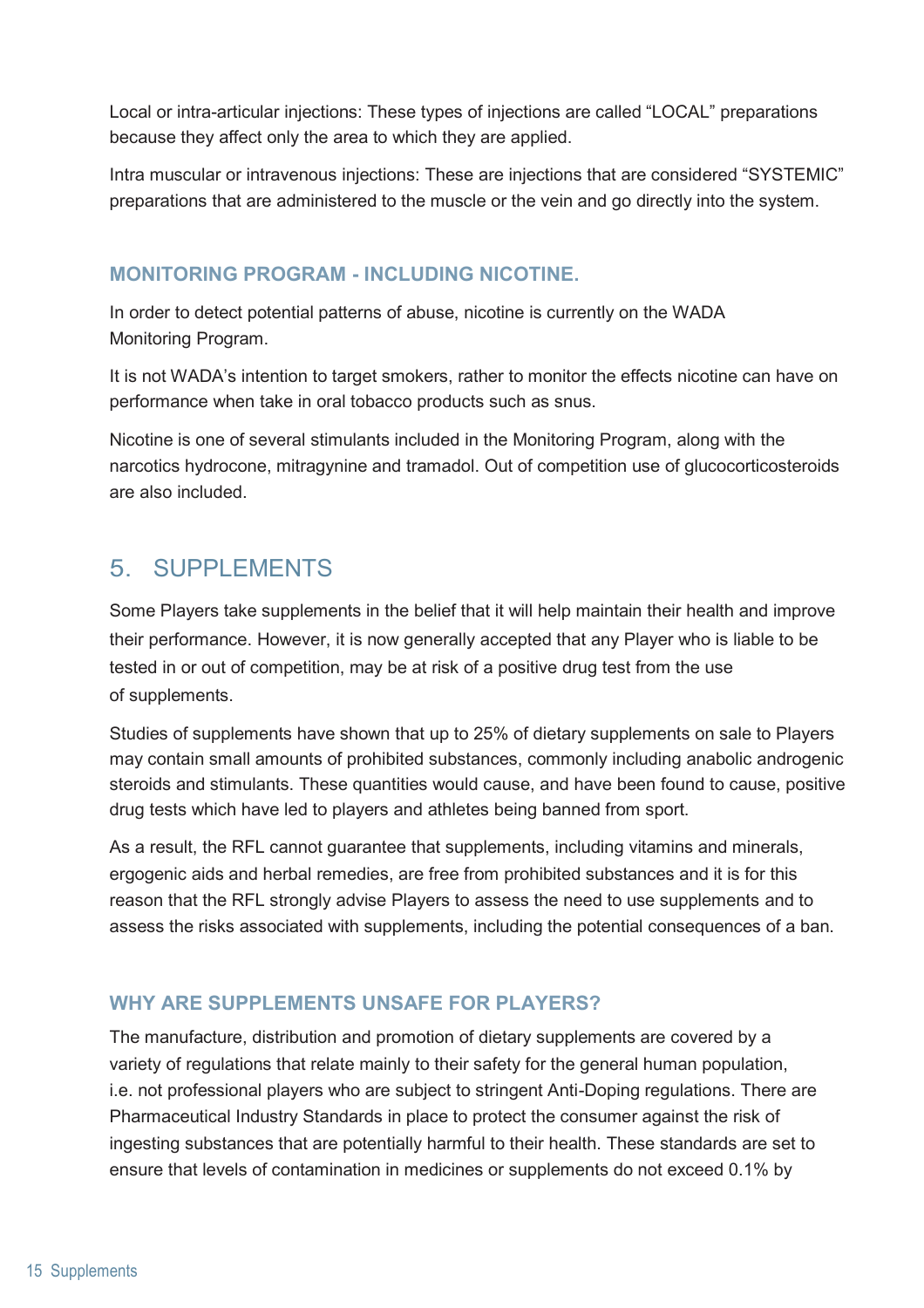mass. As the general human population are not subject to the anti-doping rules of sport and are not drug tested as Players are, these Pharmaceutical Industry Standards are satisfactory for the majority. In the case of some doping substances, however, much smaller levels of contamination may cause a Player to test positive. This is because all WADA Accredited Laboratories are required to analyse your urine or blood sample to a standard that could detect a level of contamination of 0.00001%, or ten thousand times less than the pharmaceutical standard of 0.1%. Where supplements are consumed in relatively large amounts, for example, protein powders where daily intakes by Players may reach 100g, contamination could result in a positive drug test and an anti-doping rule offence.

It is important to realise that these substances may not be an ingredient in the supplement, but a contaminant from other products made on the same production line

Manufacturers that advertise their products as being 'IOC Permitted' or 'WADA approved' are misleading Players as the IOC, WADA or UKAD do not endorse the safety or legality of any supplements for Players.

# **ASSESS THE NEED**

Players should look to optimize diet, lifestyle and training before considering supplements. However, The RFL recognise that the lifestyle, training and game demands on some players may not allow sufficient time to be able to ingest sufficient food to meet their nutritional needs and there may be possible circumstances that necessitate supplement use.

Players should assess the need for supplements by consulting an accredited sports dietician and/or registered nutritionist and a sports and exercise medicine doctor before taking supplements.

# **ASSESS THE RISK**

Due to the risk of supplements containing Prohibited Substances, minimising the risk is essential. Although the risk of supplements can be nullified by not taking any, avoiding the use of supplements for some players is not realistic.

To minimise the risk of supplements containing even trace amounts of any Prohibited Substance the following may be checked during the manufacturing process:

- No Prohibited Substance can be introduced as a by-product of any part of the manufacturing process.
- The product (including the raw ingredients) is physically separate from potential sources of contamination at all stages of manufacture, processing, packaging and distribution.
- Has the product been manufactured, packaged and distributed in such a way that will minimise the risk of a contaminated product reaching an athlete?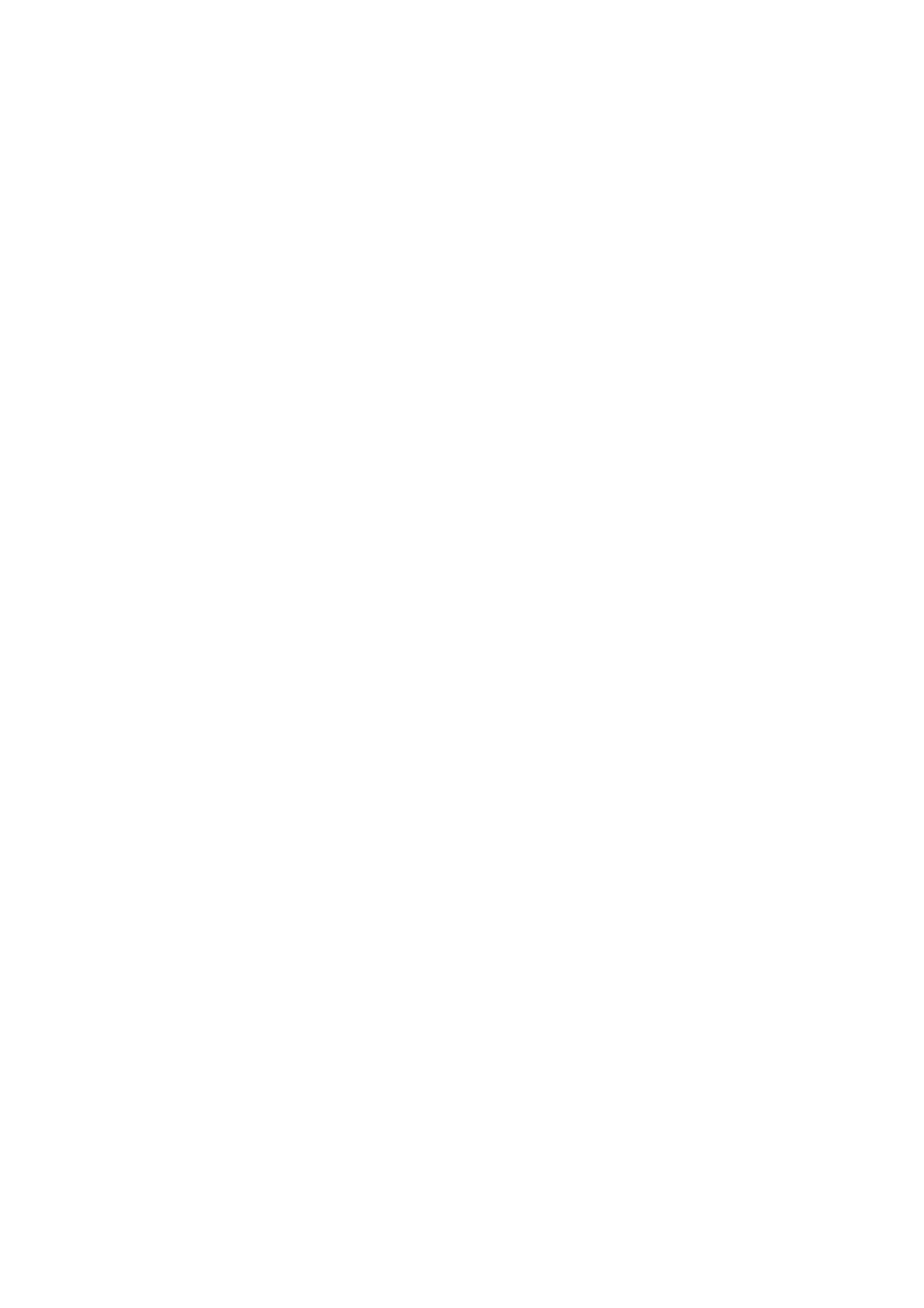- Avoid purchasing supplements from a manufacturer who also produces supplements that contain Prohibited Substances
- Understand the reason why some supplements could contain Prohibited Substances as contaminants
- Understand what supplement testing for Prohibited Substances is. Look for supplements that are produced by companies which batch test their products
- Seek expert guidance to assess your dietary and performance needs and supplement requirements (registered nutritionist or accredited sports dietician).

# **ASSESS THE CONSEQUENCES**

- Remember Strict Liability. Players must be aware that any positive test as a result of supplement use will lead to the Player receiving a ban, with bans starting at four years for intentional cheating or where the player cannot prove lack of intent.
- There is less leniency for carelessness and you are more likely to receive a 2-year ban for inadvertent doping.
- To get any reduction in sanction from 2 years, you must have substantial proof you have done your research and be able to demonstrate that you were not at fault or intending to cheat.

Is the risk worth the gain? If a supplement does contain a Prohibited Substance how will this affect your career? It can be very difficult to prove that the presence of Prohibited Substances from supplements were through no significant fault on your part as you already know there is a risk in taking them.

# **SUPPLEMENT TESTING**

Getting your supplements tested by a reliable laboratory does not provide a guarantee to the safety or legality of your supplements.

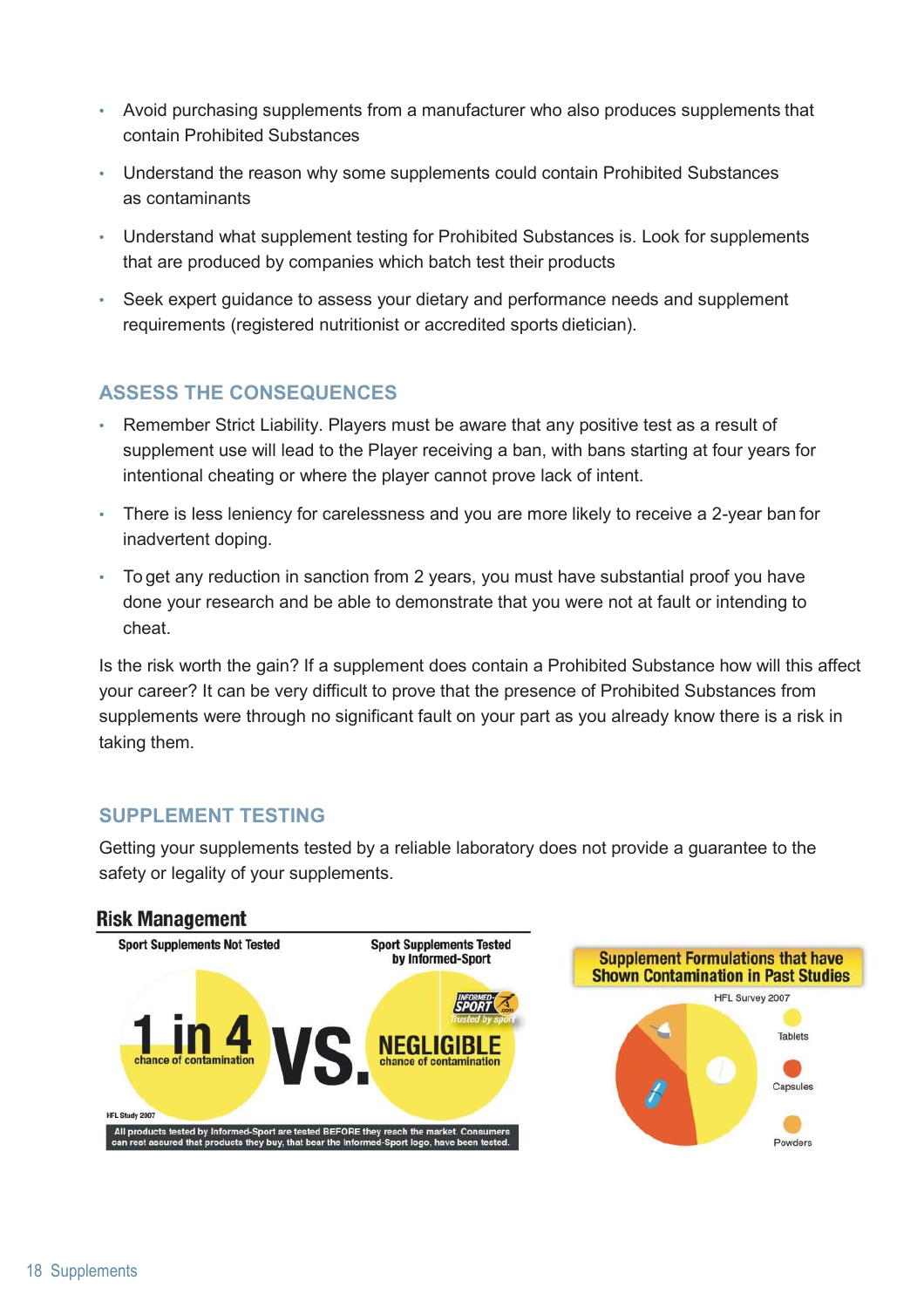Supplement testing is one step towards assessing the risk of contamination to your product and it should be encouraged of manufacturers to test their product. However you must be aware that this is not a guaranteed method of identifying safe products.

Some supplement manufacturers test their products and there are services which are available that can be used as a useful tool to minimise the risk of a supplement being contaminated. One such example is Informed Sport (www.informed-sport.com)

However, please note that sites of this nature do not give any guarantees regarding the status of a particular supplement and players are responsible for any supplements they decide to use.

# 6. SERVICES & RESOURCES

To assist Players and their support personnel in making well informed and safe choices in relation to medication the RFL recommends that players use the many drug information services and resources offered by UKAD.

# **GLOBAL DRUG REFERENCE ONLINE (GLOBALDRO)**

For an immediate answer to an enquiry about the status of a substance in rugby league, log on to the Global Drug Reference Online (GlobalDRO) - www.globaldro.com

"SOME SUPPLEMENTS **MAY CONTAIN BANNED SUBSTANCES SO PLAYERS NEED TO CHECK THEM OUT BEFORE USING THEM. IF A PLAYER PROVIDES A SAMPLE WHICH CONTAINS A BANNED SUBSTANCE, THEY ARE RESPONSIBLE FOR IT. REGARDLESS OF HOW IT GOT THERE." RYAN ATKINS WARRINGTON WOLVES**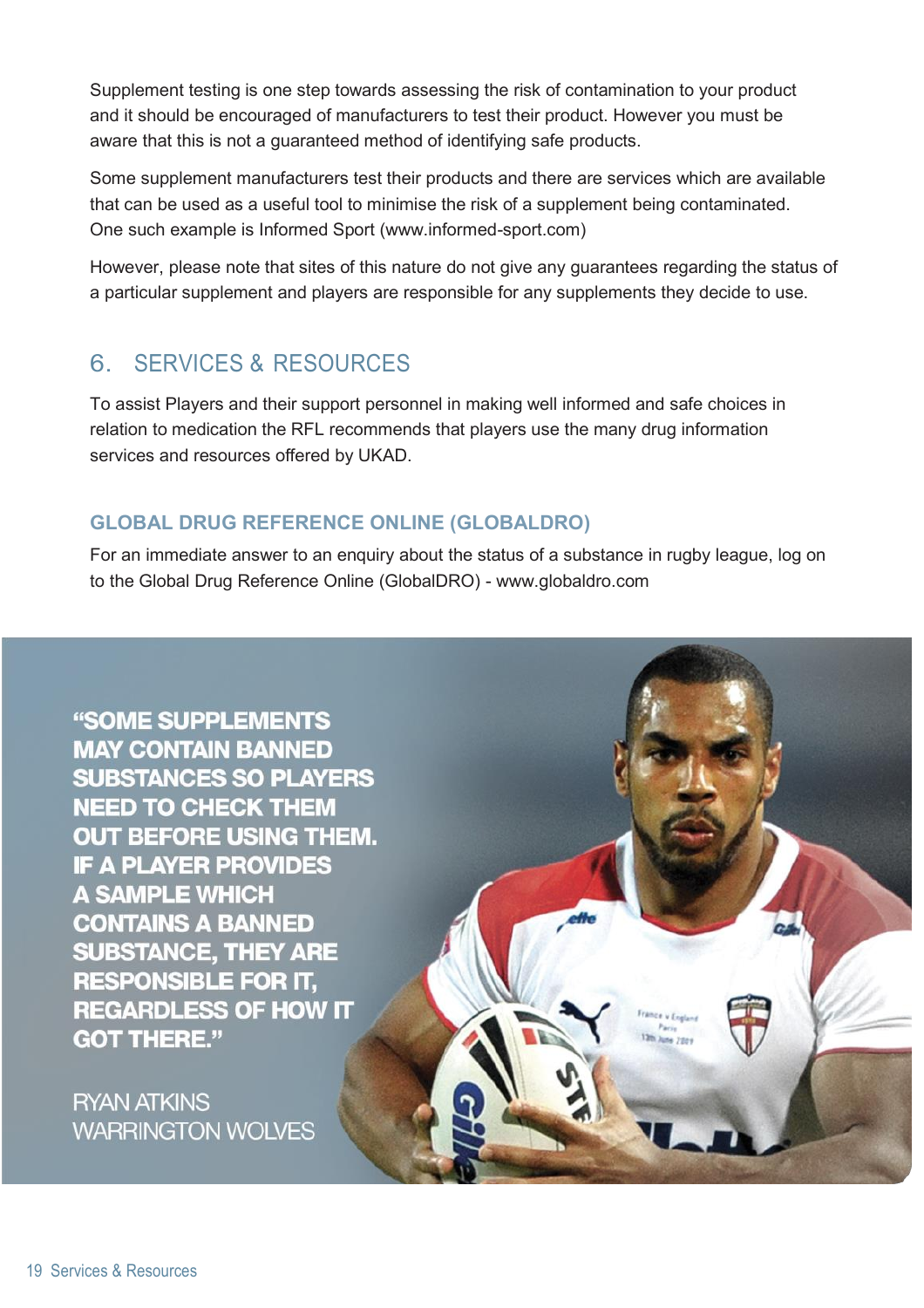GlobalDRO allows you to search for the status of a licensed medication that can be purchased in the UK, USA, Canada and Japan (in Japanese only). You can search for the brand name, for example Lemsip, or the individual ingredients of the medicine, e.g Ibuprofen. When searching by brand name you must ensure that you enter the brand correctly and any derivatives it might have – for example, Lemsip 'Cold and Flu'.

# **Please note that GlobalDRO cannot be used to check the status of supplements.**

# **ANTI-DOPING RESOURCES**

Players and Support Personnel looking for additional information on anti-doping should visit www.ukad.org.uk

From here you will find the following information and resources:

- The Prohibited List
- TUE process and application forms
- Fact sheets on Prohibited Substances and Methods
- Advice about Supplements
- Anti-Doping Rules and Policy documents

# **TRAVELLING ABROAD - MEDICATION ADVICE**

For Players that travel abroad to train or play it is important that you don't take a holiday from checking your medication.

When you're in another country, although your medication may sound or look the same, the ingredients can vary from country to country. So permitted medication in the UK could contain Prohibited Substances when purchased abroad!

# **BE SAFE!**

If you are planning a trip abroad, make sure you complete the following checklist before you board the plane:

- Check that you have taken enough medication to allow continuation of a treatment
- Check that you have notified the RFL and/or UKAD of any changes to your whereabouts details if required.
- Check the status of all products you buy before you leave
- Check that you have downloaded the Clean Sport App
- Check that any medication you take into the country is permitted through customs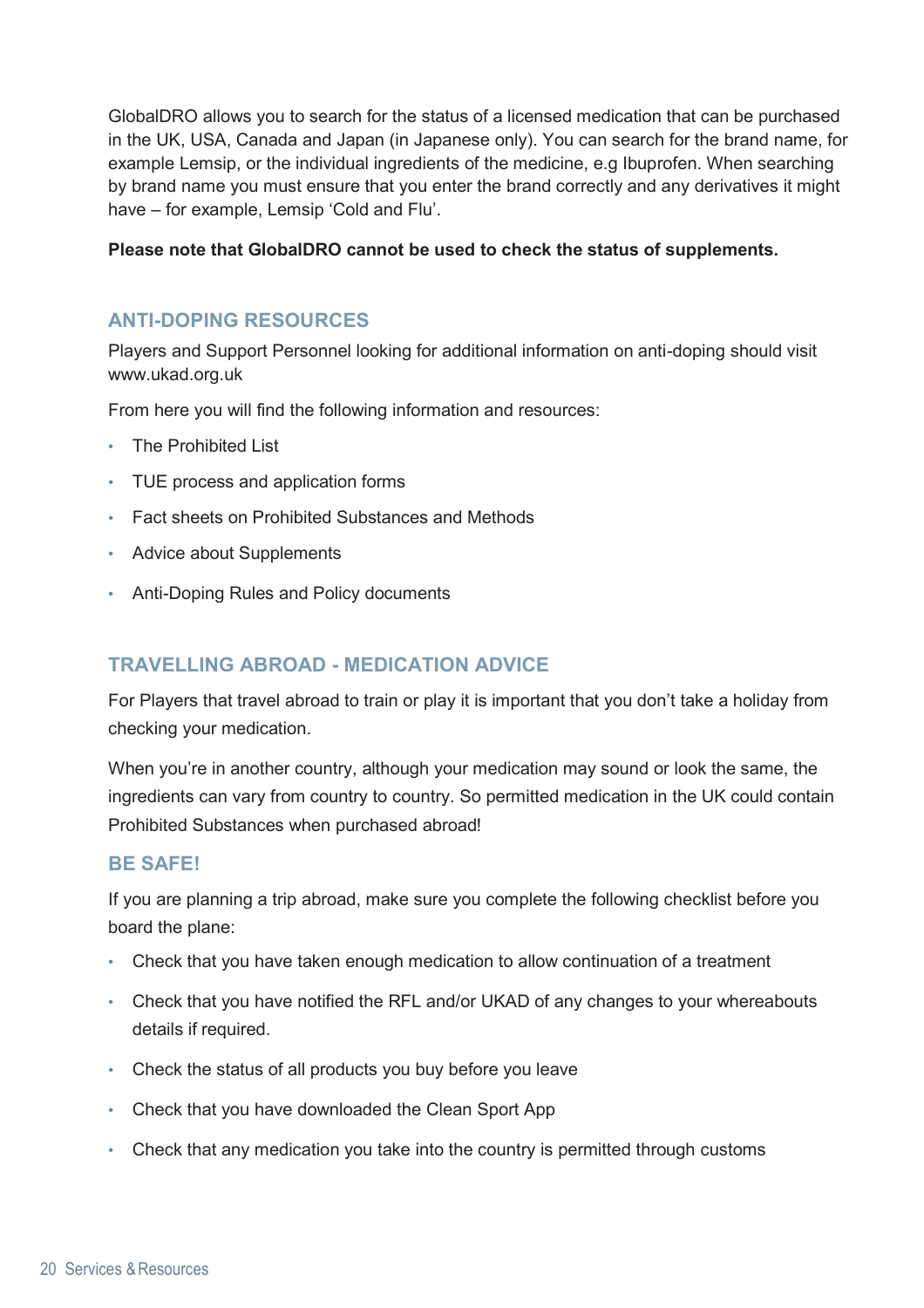# **TRAVELLING ABROAD - CUSTOMS ADVICE**

Some countries have different customs laws that may prohibit you from taking some substances into a particular country.

If you are carrying a prohibited substance for a legitimate medical condition, you should carry the following documents with you at all times:

- Your prescription from your prescribing physician including the name of the substance, dosage and strength; and
- Your Therapeutic Use Exemption Certificate to demonstrate that the anti-doping authorities have permitted you to use a prohibited substance for medical purposes.

Remember: If you need to buy a product overseas you must check carefully as common medications can and do contain different substances to those available in the UK. Wherever possible you should take your own medication abroad with you as this will help to avoid buying foreign products.

# 7. THERAPEUTIC USE EXEMPTIONS(TUEs)

Any Player that is eligible for drug testing in the UK or abroad will need to apply for a Therapeutic Use Exemption (TUE) if they are prescribed a prohibited substance or prohibited method by their doctor to treat a legitimate medical condition. Before applying for a TUE, you should check with your doctor to see if there are any permitted alternative treatments or medications. If there are not, you will need to apply for a TUE according to the information and process outlined below.

# **GLUCOCORTICOSTEROIDS**

The use of Glucocorticosteroids administered via inhalation (e.g. Beclomethasone or Budesonide) or a non-systemic route do not require a TUE. Non-systemic routes means intra-articular, peri-articular, peri-tendinous, epidural and intra-dermal injection. Players should declare the use of Glucocorticosteroids on the Sample Collection Form when tested. Glucocorticosteroids administered via a systemic route (i.e. orally, rectally, intravenous or intramuscular) require a full TUE.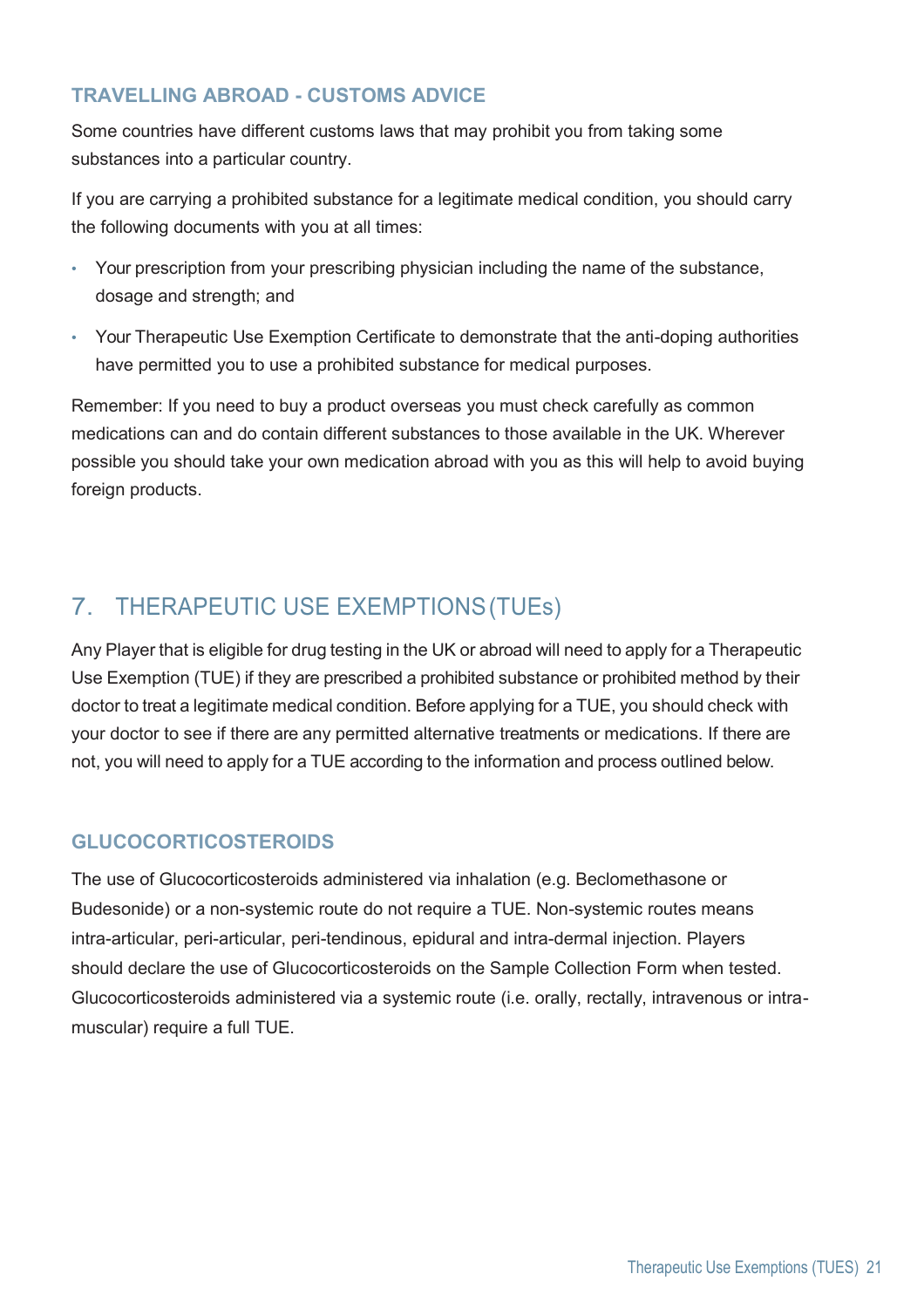# **BETA-2 AGONISTS (ASTHMA MEDICATION)**

The table below lists types of asthma medication and the action required (if any) to be permitted to use it.

| <b>Medication</b> | <b>Action required</b> |  |
|-------------------|------------------------|--|
| Salbutamol        | None*                  |  |
| Salmeterol        | None*                  |  |
| Formoterol        | None*                  |  |
| Terbutaline       | <b>TUE</b>             |  |
| Corticosteroids   | <b>None</b>            |  |

\* Please be aware that there are upper limits for Salbutamol, Salmeterol and Formoterol. For further info please read the section titled Upper Limits.

TUE applications for Beta-2 Agonists now require:

- Comprehensive Medical History
- Clinical Review
- Objective Spirometry assessment at rest and following a challenge
- Option 1 Bronchodilator Challenge
- Option 2 Bronchoprovocation Challenge
- Option 3 Clinical Suspicion Persists (used if the above 2 options are negative and clinical suspicion persists)

It is essential that the TUE Beta-2 Agonist Guidance document is consulted to obtain full details of these requirements so that the correct evidence is submitted with TUE applications. Also, please note that there is a specific form for TUEs for Beta-2 Agonists. Applications on regular TUE forms will not be accepted.

Only the 25 man first team squads from Super League clubs will have to complete proactive TUEs for Beta-2 Agonists. This means that TUEs must be granted before these players take the medication.

All other players (non 25 man squad Super League players, Championships players, Academy, Foundation & Scholarship players) must complete TUEs for Beta-2 Agonists retroactively, i.e. once they are tested they have 10 days to submit the TUE application. All players are advised to show the Beta-2 Agonist guidance documents to their Doctors and tell the Doctor that they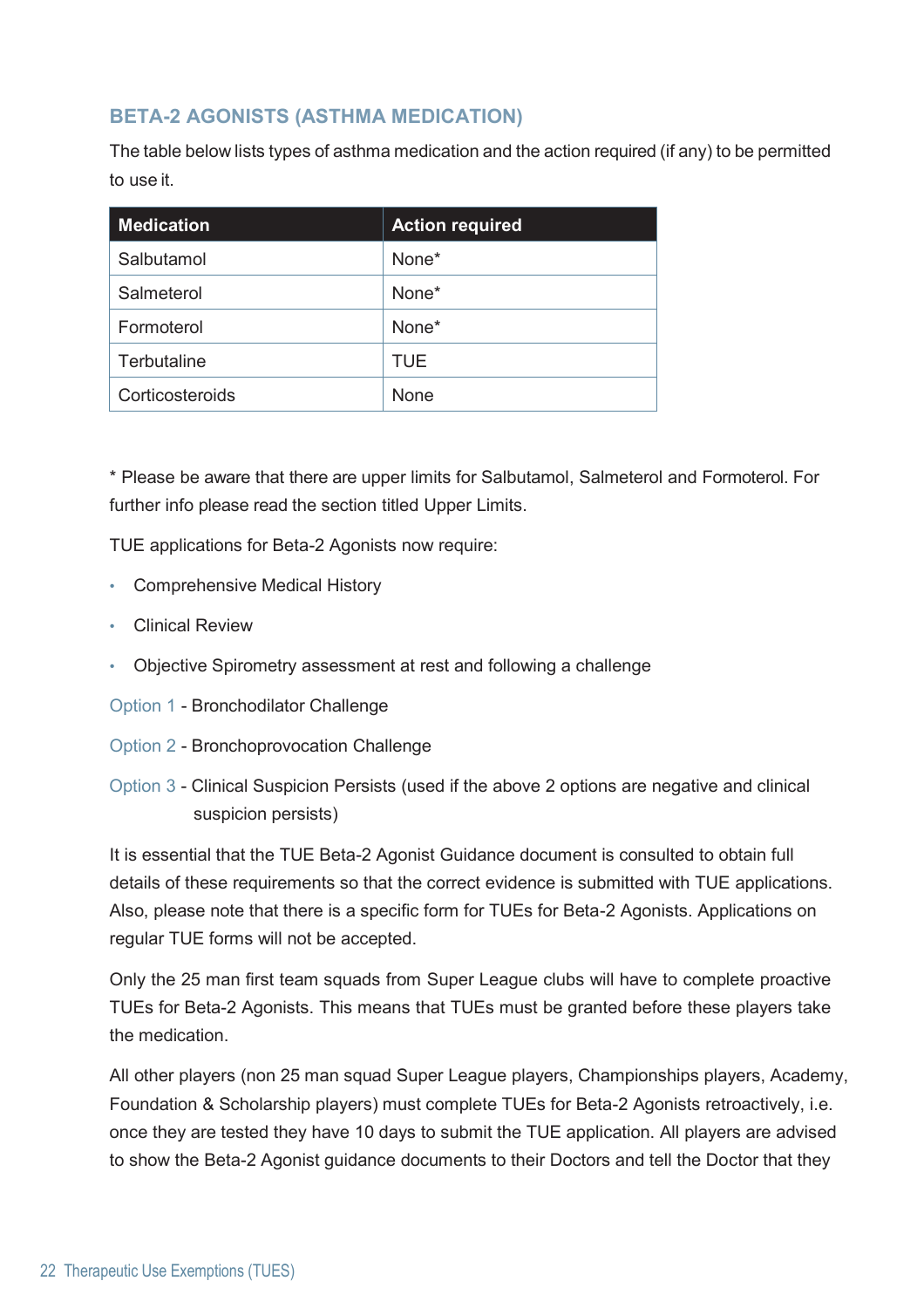are drug tested as they play professional sport and would need sufficient objective evidence to confirm the diagnosis of asthma. If a player cannot meet the criteria, the player needs to have a discussion with the Doctor to find out why they have been prescribed asthma medication and if clinical suspicion of asthma or any other respiratory problem is still present then this must be recorded as this can be used to support a TUE application if the criteria are not met, although it is not a guarantee that the TUE will be granted.

TUEs for all other Prohibited Substances must be submitted proactively by all players.

TUE applications are reviewed by a panel of independent physicians known as UKAD's TUE Committee.

TUE applications should be sent direct to UKAD in an envelope marked "Private & Confidential" to:

UKAD - TUEs, Fleetbank House, 2-6 Salisbury Square, London, EC4Y 8AE Or faxed to the confidential fax line 0800 298 3362 or emailed to tue@ukad.org.uk

# **CAN MY CLUB DOCTOR COMPLETE MY TUE FOR ME?**

The Doctor can help you complete the form but you must ensure that you are happy with the contents and sign it. The ultimate responsibility rests with the Player in line with the principles of strict liability so you must ensure that the form is lodged correctly, and that you receive the TUE certificate stating that the TUE has been granted.

# **ASTHMA AND OTHER BREATHING PROBLEMS**

The RFL have produced a leaflet to give players who suffer from asthma or other breathing problems guidance about their medication and the relevant anti-doping regulations. This leaflet can be downloaded from the RFL website, copies have been sent to clubs or call the RFL and ask for a copy. All players must be aware that many asthma medications are Prohibited Substances so all players need to seek advice before making any decisions.

# **UPPER LIMITS**

Players need to be aware that there are upper limits for Salbutamol, Salmeterol and Formoterol and if these limits are exceeded players may be charged with an Anti-Doping Rule Violation.

The limit for Salbutamol is a maximum of:

- 1600 micrograms over 24 hours; and
- 800 micrograms over 12 hours.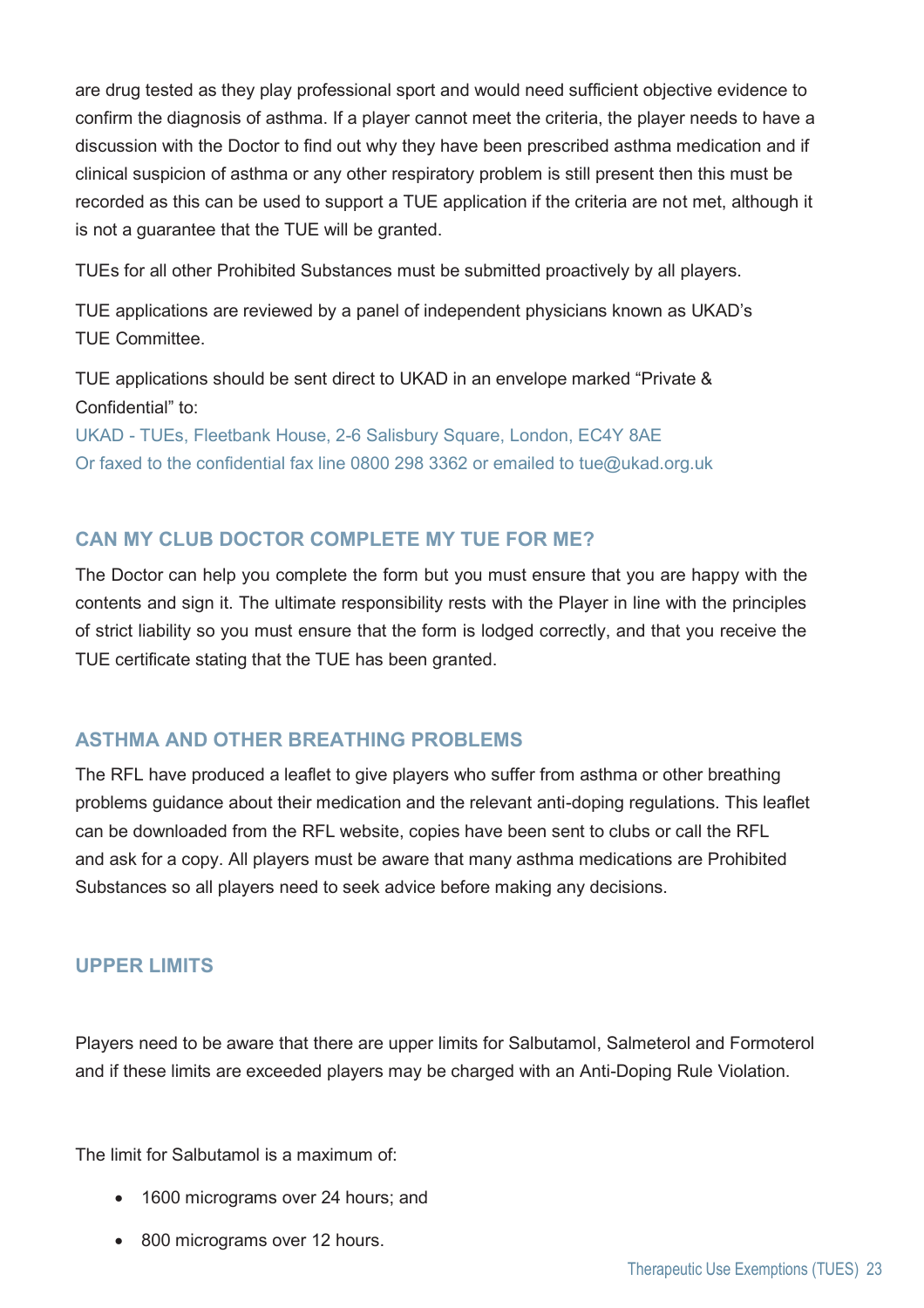Salbutamol inhalers commonly dispense either 100 or 200 micrograms per puff/inhalation, therefore this 800 microgram allowance equates to either 4 or 8 puffs per 12-hour period.

The limit for Formoterol is 54 micrograms over 24 hours.

Previously there has not been an explicit limit for Salmeterol, however the 2017 Prohibited List confirmed that maximum allowable amount permitted over 24 hours as 200 micrograms. If a player requires more than 200 micrograms per day, UKAD should be consulted as it may be necessary to apply for a TUE.

The dose administered per puff/inhalation does vary between inhalers therefore it is vital that players are advised to check the information leaflet which accompanies the inhaler to establish the dose per puff/inhalation.

The presence in urine of these substances in excess of the respective limits is presumed not to be a therapeutic use of the substance and will be considered as an Adverse Analytical Finding unless the Athlete proves, through a controlled pharmacokinetic study, that the abnormal result was the consequence of the use of the therapeutic inhaled dose up to the maximum indicated above.

Poor administration technique or poorly controlled asthma are recognized as possible contributory factors to such abnormal urine findings. However, such a result will lead to an Anti-Doping Rule Violation hearing following which sanctions, including a suspension of up to two years, may be applied.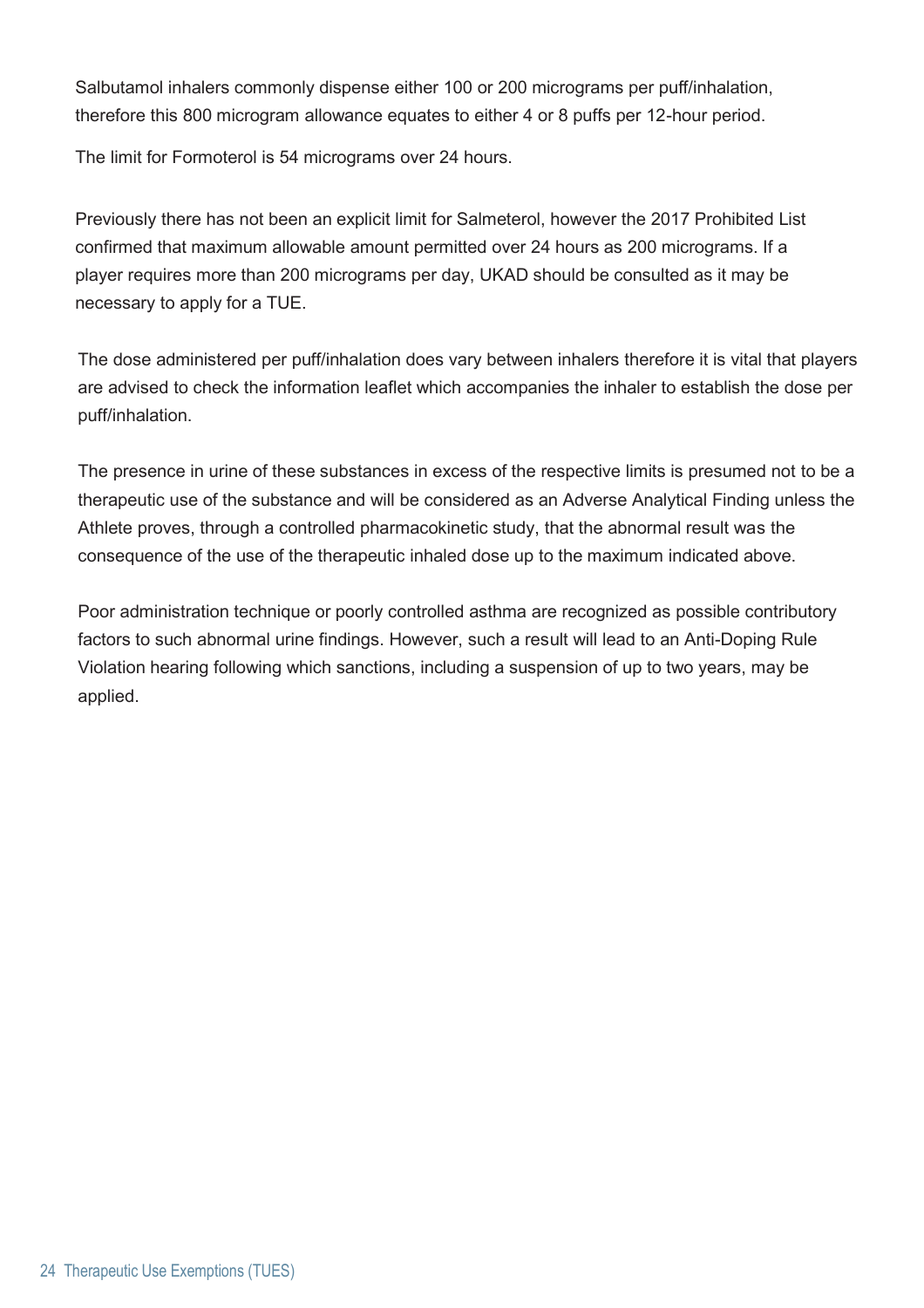# **HOW DO I KNOW IF I HAVE TO APPLY FOR A TUE?**

You can find out if the medication you have been prescribed is prohibited by logging on to the Global Drug Reference Online system (www.globaldro.com). If the medication is prohibited then you must apply for a TUE.

Check the TUE section of www.globaldro.com to see if you are required to submit a TUE or ask the RFL Operations Department.

- 1. Download a copy of the TUE application form and guidance documents from the UKAD website
- 2. Complete all sections of the form thoroughly and accurately and ensure you and your prescribing physician sign the application
- 3. Submit your application to UKAD as follows:

By email to TUE@ukad.org.uk ;

By fax to 0800 298 3362; or

By post (in an envelope marked "Private and Confidential TUE application") to:

UKAD – TUEs Fleetbank House 2-6 Salisbury Square London EC4Y 8AE

Players should keep a copy of the application and other medical information that was sent to UKAD, along with a receipt (if possible) as proof of the date you posted/emailed/faxed your TUE application.

# **WHEN SHOULD I APPLY FOR A TUE?**

In accordance with the International Standard for TUEs, Players are required to obtain a TUE in advance of the use of any Prohibited Substance(s) or Prohibited Method(s). You should apply for a TUE as soon as you are prescribed a prohibited substance for a medical condition.

Please note that TUE applications can take up to 28 days to be approved, but it is your responsibility to ensure that your TUE has been approved before taking a Prohibited Substance. To ensure a swift process, make sure you supply all the relevant medical information relating to your illness, with results of medical examinations and tests conducted and details of any alternative permitted treatments previously tried.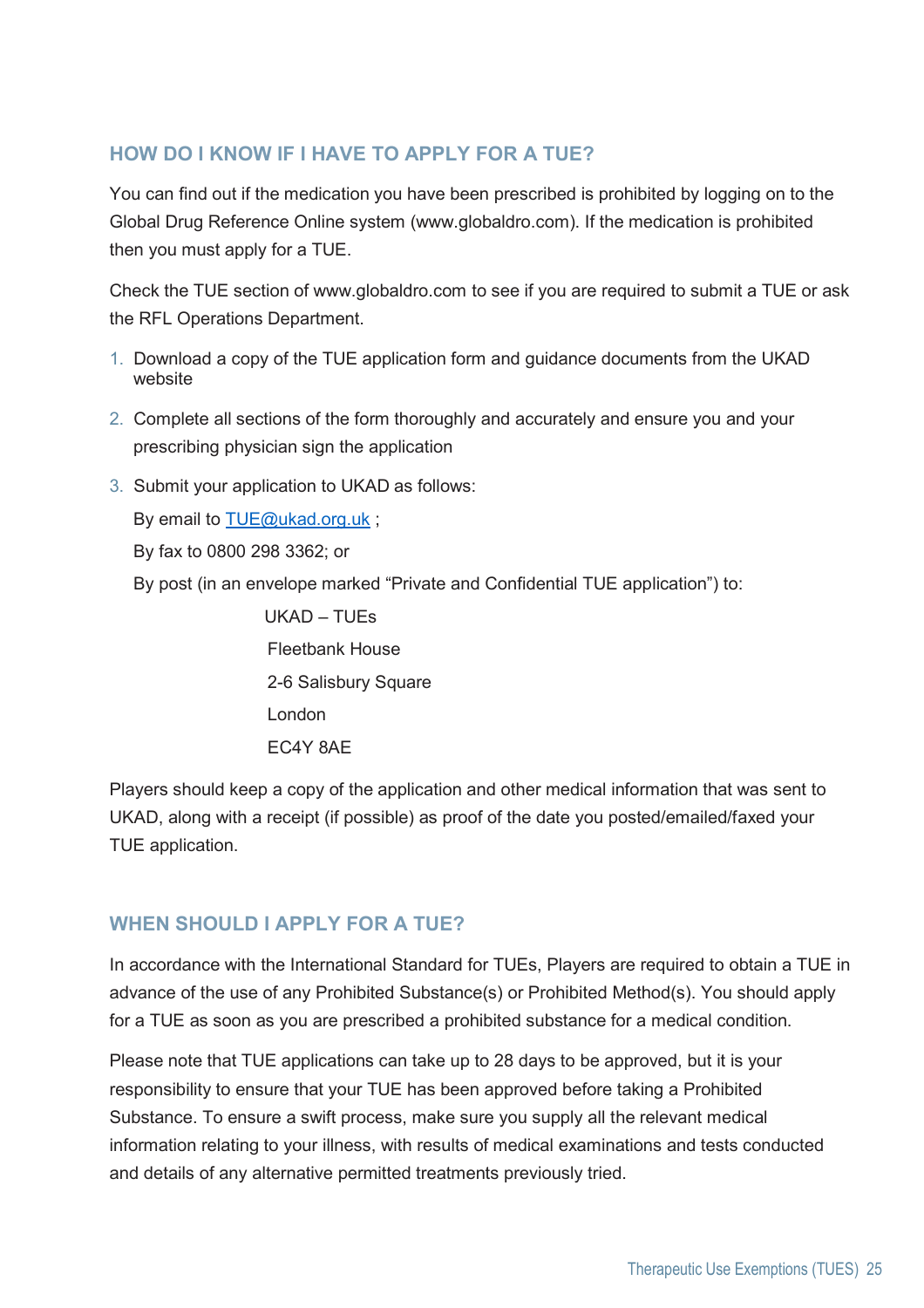# **WHAT IF I AM PRESCRIBED A PROHIBITED SUBSTANCE IN THE WEEK BEFORE A MATCH?**

Emergency or retrospective applications for a TUE will be considered only when:

- a. Emergency treatment or treatment of an acute medical condition was necessary; or
- b. Due to exceptional circumstances, there was insufficient time or opportunity for the Player to submit, or for the UKAD TUE Committee to consider, an application prior to providing a sample.

A Player should not assume that by submitting a TUE application it will be granted. Any use or possession of a Prohibited Substance or Prohibited Method before an application has been granted shall be entirely at the Player's own risk.

Players should retain a copy of the application and enclosures sent to UKAD, along with a receipt (if possible) as proof of the date you posted/emailed/faxed your TUE application.

# **I'M NOT USUALLY SUBJECT TO TESTING BUT WAS RANDOMLY TESTED. FOR EXAMPLE, IMMEDIATELY AFTER SIGNING FOR THE CLUB. I NEED A TUE WHAT SHOULD I DO?**

This procedure relates to Players who are not regularly subject to testing (e.g. a Trialist Player) and therefore are not normally required to submit a TUE application. If you are not normally required to submit TUEs under the anti-doping rules applicable to you, you should be aware that if you are tested at random, you are required to submit a TUE application at or following the match if you are using a prohibited substance for a legitimate medical condition.

You should inform the Doping Control Officer at the time of the test that you need to apply for a TUE and then send the fully completed TUE application to UKAD so that it is received by UKAD no later that five (5) working days after the test is completed. (See mailing details above)

# **WHAT IF MY TUE APPLICATION IS REJECTED?**

If your TUE application is rejected by the UKAD TUEC, you are entitled to appeal the decision. Any Player who wishes to appeal a decision made by UKAD or the UKAD TUE Committee must lodge written notice of the appeal with UKAD, specifying the grounds of the appeal, within fourteen (14) days of the date of receipt of the decision in question. The notice should be sent to UKAD at the following address, in an envelope marked "Private and Confidential" to:

UKAD - TUEs, Fleetbank House, 2-6 Salisbury Square, London, EC4Y 8AE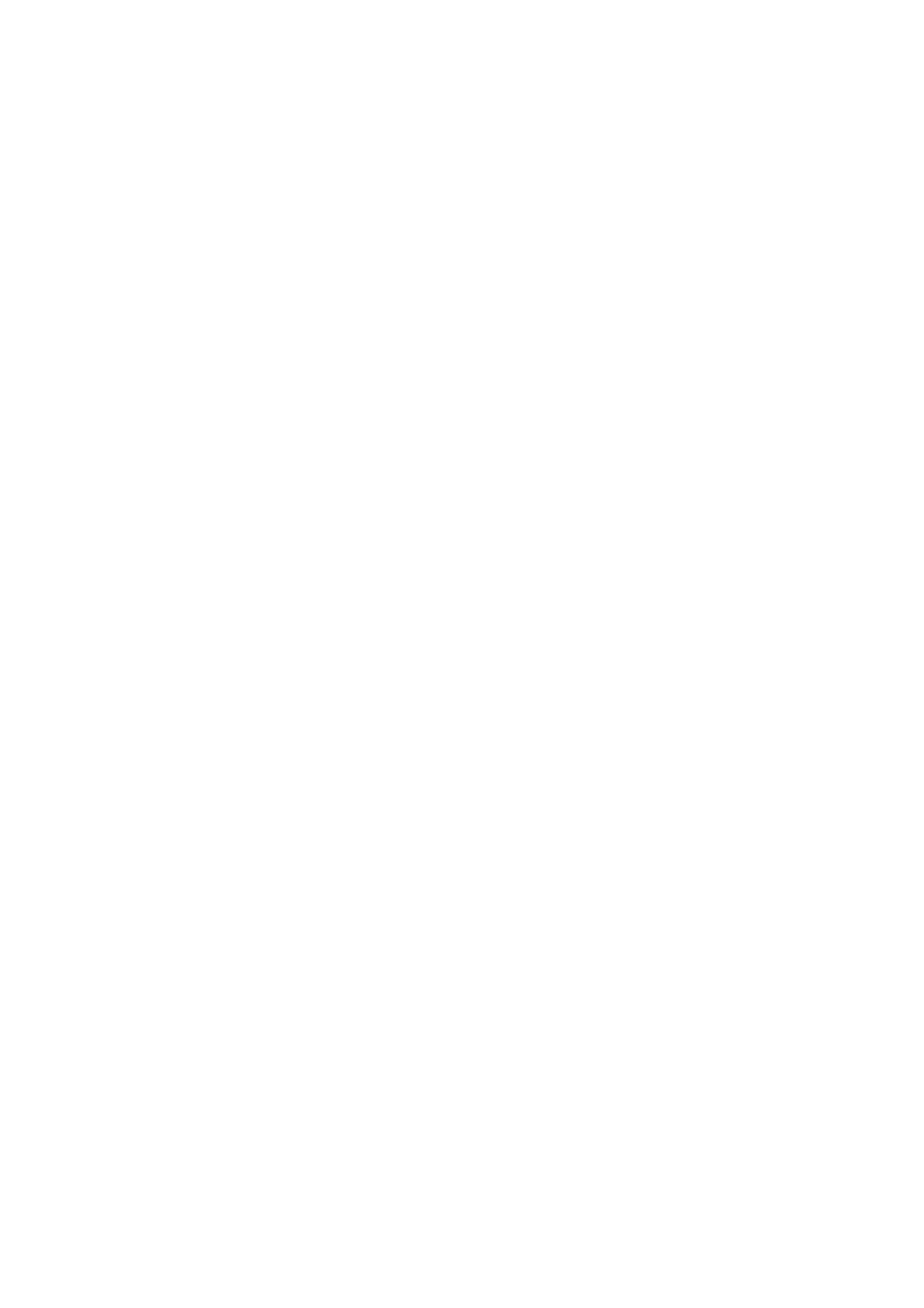For further information on whether you need to apply for a TUE and where to send the application, check the TUE section of the UKAD website. From here you can download:

- TUE application forms
- A checklist to help you in preparing your TUE application
- Advice to your prescribing physician to ensure the relevant medical information is provided

Visit the UKAD website for further information on TUEs, including a range of fact-sheets and guidance documents for further information.

# 8. TESTING

Where UKAD conducts testing whether under its own jurisdiction or on behalf of the RFL, RLIF, another Anti-Doping Organisation or WADA, it conducts that testing according to the International Standard for Testing and Investigations.

Under the RFL's Anti-Doping Programme, Players are required to submit to testing when notified by a Doping Control Officer or Chaperone - with little or no notice.

Testing can take place in the following three ways **for all players**:

- In-Competition testing (i.e at a match)
- Out-of-competition testing at squad training
- Out-of-competition testing of individuals at home or other venues

# **DRUG TESTING IN THE UK**

The doping control procedures used by UKAD adhere to the World Anti-Doping Code's International Standard for Testing and Investigations. This International Standard ensures that the integrity, anonymity and security of samples are maintained throughout the whole procedure, from the notification of Players through to transporting the samples to the laboratory. A departure from the International Standard for Testing and Investigations will not invalidate a test result unless it is determined that the integrity of the sample has been affected. You should ensure that the following aspects of the doping control procedure are maintained:

- The Doping Control Officer (DCO) has official identification and evidence of his/her authority to carry out the test from UKAD or another official anti-doping agency
- The DCO or official chaperone accompanies you at all times after you have been notified, until you arrive at the Doping Control Station.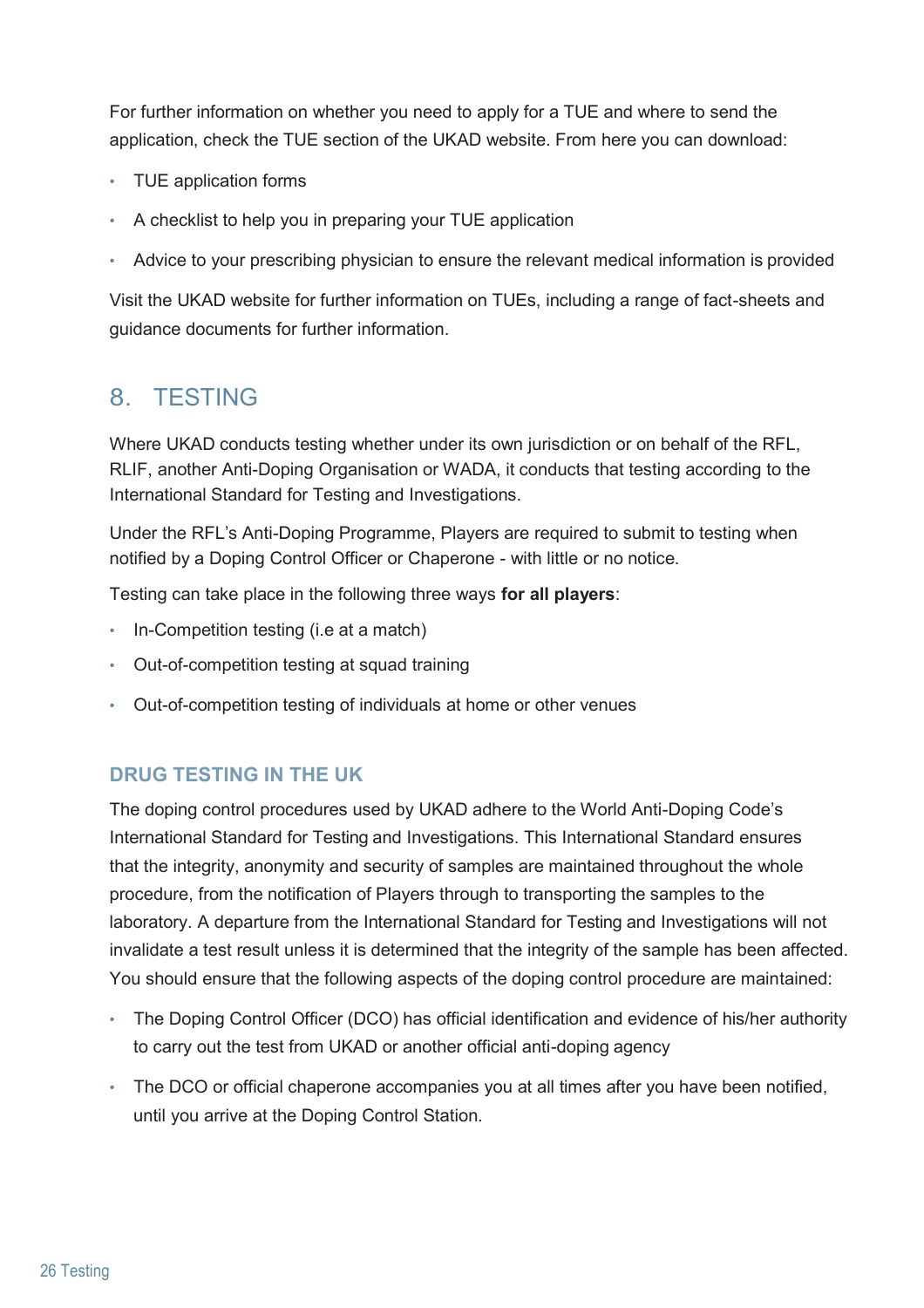- At the doping control station, the DCO remains with you at all times until the sample collection procedures are complete
- The DCO offers you the right to take a representative of your choice to the Doping Control Station
- The DCO offers you an explanation of the testing procedures
- You are given a choice of sample collection equipment
- You are given a copy of the notification and sample collection documentation
- That the DCO observed the sample provision process
- That your name is not on any documentation to be sent to the laboratory

# **YOUR RESPONSIBILITIES**

In accordance with the international Standard for Testing and the RFL Anti-Doping Regulations, players have certain responsibilities they must uphold when providing a sample, these are:

- Report immediately to the Doping Control station unless you have requested, and been granted, a delay for one of the permitted reasons. (Permitted reasons can be found on page below).
- Remain in direct observation of the DCO/Chaperone at all times from the point of notification until the completion of the testing procedure.
- Produce your identification
- Comply/undertake the test refusing is an ADRV and may result in a ban from sport.

# **YOUR RIGHTS**

As a Player, you should know your rights during the doping control procedure.

You have the right to:

- Be notified by a Chaperone/DCO with official identification and evidence of his/her authority from an official anti-doping organisation.
- Be accompanied to the Doping Control Station by a representative of your choice.
- Ask for an interpreter
- Be observed during the provision of your sample by a DCO of the same gender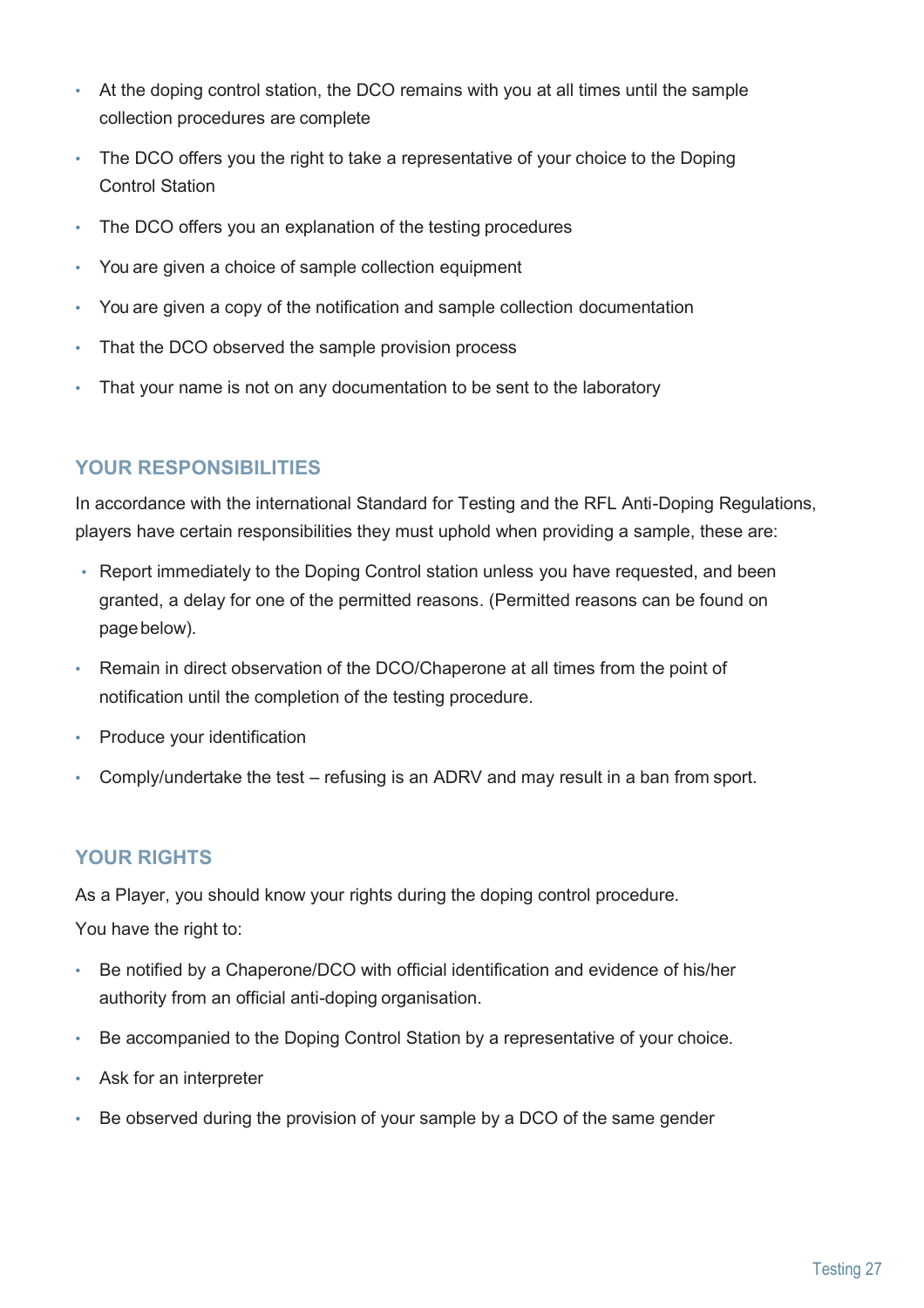- Give comments/ask for additional information on the testing procedures
- Receive a copy of the Doping Control Form
- Confidentiality no name should be on any documentation that is to be sent to the laboratory.
- Request a delay in reporting to the doping control station for a valid reason.

# **VALID REASONS TO REQUEST A DELAY**

Valid reasons for requesting a delay:

### **In-Competition**

- Obtain photo ID
- Attend a cup ceremony
- Fulfil media commitments
- Receive medical treatment
- Finish competing

### **Out-of-Competition**

- Obtain photo ID
- Locate a representative/interpreter
- Receive medical treatment
- Finish training

- Warm down
- Locate a representative/interpreter

Please note that a team de-brief/team talk is not a valid reason to delay reporting to the Doping Control Station after being notified, however Doping Control staff will normally allow you to return to the dressing rooms after reporting to the Doping Control Station, however on some occasions this may not be possible. If you are permitted to return to the dressing room you will be chaperoned at all times and must stay within sight of the chaperone and must report to the Doping Control Station in a timely manner.

# **SAMPLE COLLECTION - FURTHER INFORMATION**

Players are now asked to consent, via the Doping Control Form, to their sample being used for anti-doping research purposes. The anonymity of the player will be upheld at all times and there will be no adverse implications should you decline permission.

Players should ensure that any concerns they may have about a test or a Doping Control Officer are recorded on the Doping Control Form.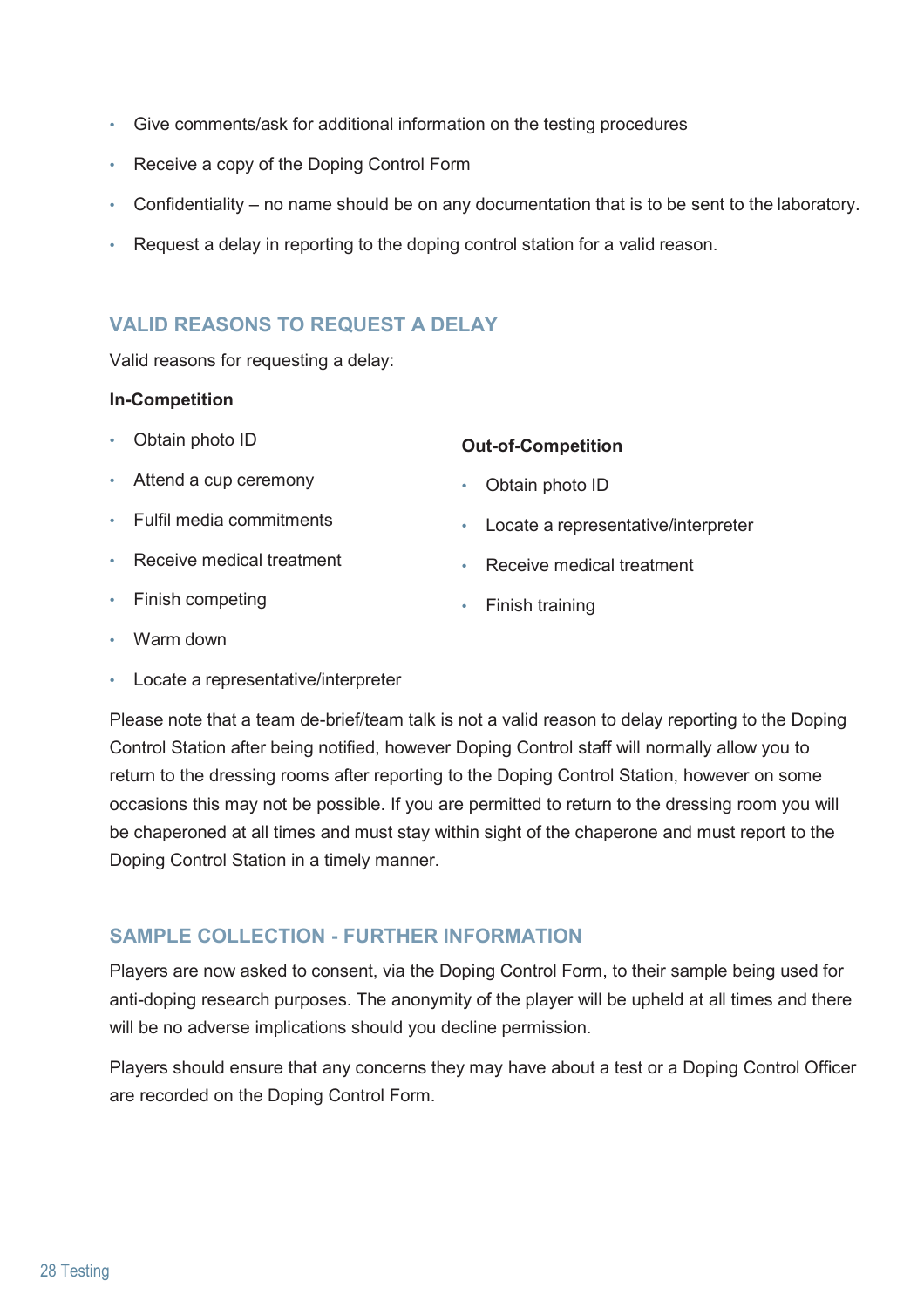# **DOPING CONTROL OFFICERS**

A team of trained independent Doping Control Officers (DCOs) conduct testing in the UK on behalf of UKAD. All DCOs are trained and re-certified on an annual basis and are regularly audited to ensure they adhere to procedures and professional conduct which complies with the International Standard for Testing and Investigations at all times.

# C**haperones**

UKAD has a team of trained chaperones to assist the DCOs during doping control by conducting notification and in escorting Players until they report to the doping control station.

Chaperoning is essential to protect the integrity and validity of a Player's sample and to exclude any possibility of manipulation of a sample from the time of official notification to sample collection.

### **Blood or Urine?**

Both blood and urine samples are collected as part of the RFL's testing programme.

# **Urine Testing**

Players must provide a 90ml sample and must produce additional samples if requested to do so by a DCO if the first sample(s) fails due to the fact that it falls outside of the acceptable pH/ specific gravity range. Players must also wash their hands or wear gloves when dividing the sample between the A and B sample bottles.

# **Blood Testing**

The notification process for blood testing is the same as for a urine test and will be undertaken by a Doping Control Officer (DCO) in the same manner as a urine test. However the sample collection is carried out by a Blood Control Officer (BCO) which is somebody trained in the collection of blood.

Before you give a blood sample, you are required to sit down for a minimum of 10 minutes. The BCO shall assess the most suitable vein for sample collection and clean the site. They will then unseal the hypodermic needle and attach the vaccutainers (self-sealing secure containers) and withdraw blood to fill the required number of tubes. No more than three attempts will be made per session.

After withdrawing the needle the BCO or athlete will place one vaccutainer into each of the A and B sample bottles. These should be checked for any leakage. The sealed blood sample shall be kept in the Doping Control Station, at a cool but not freezing temperature, prior to dispatching for analysis. Samples will be stored and transported at a controlled temperature between  $2$ -8°C.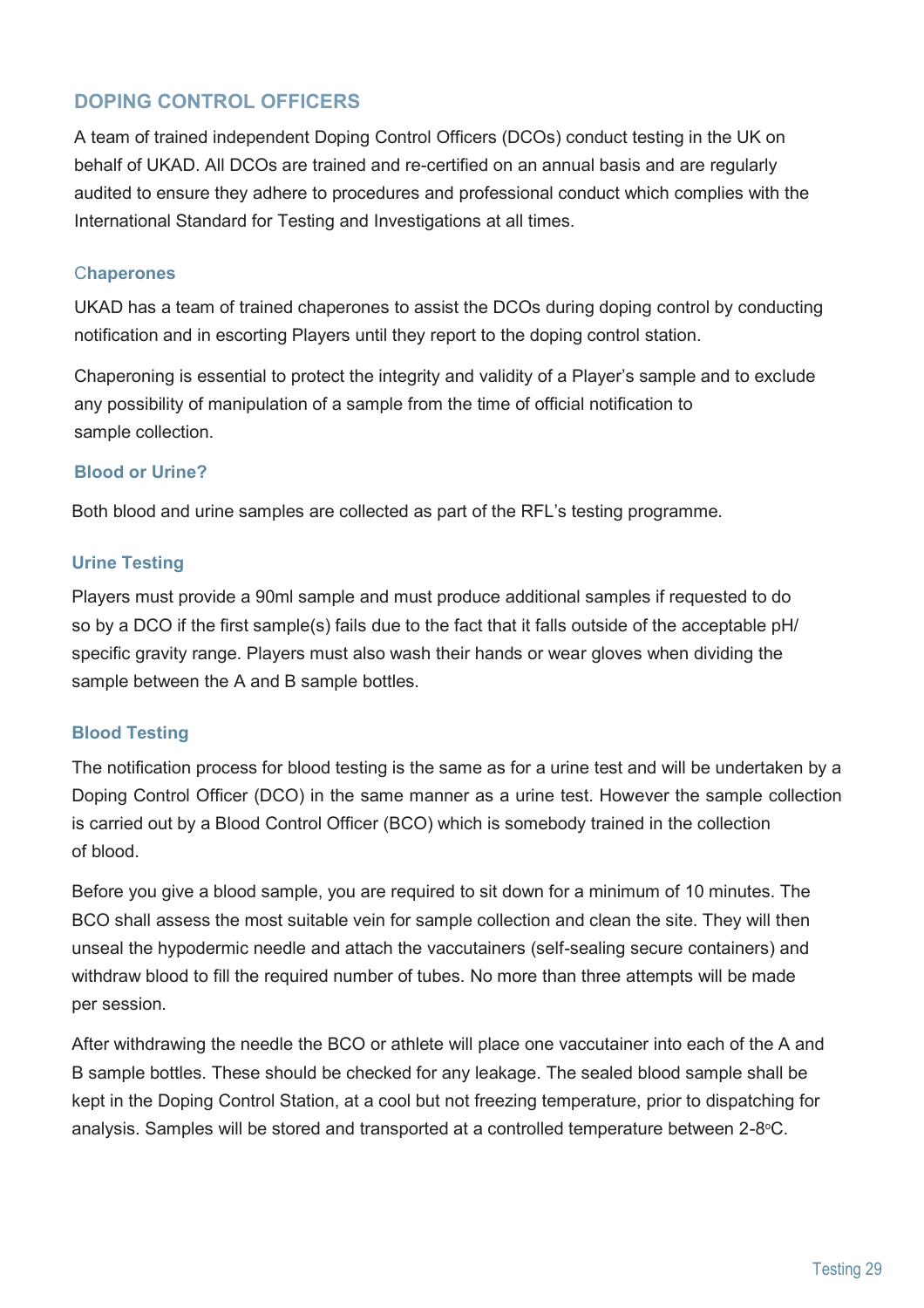During the 2012 London Olympic Games a new method of analysing blood samples was launched which significantly extended the window of detection of Human Growth Hormone (HGH). This new test does not detect HGH directly but looks for any unnatural increase in other biological markers which occur after the injection of HGH.

The only reason to refuse a blood test is if you have a medical condition which means you cannot give blood. Medical evidence would need to be provided in this instance. Having a phobia of needles or holding certain religious beliefs are not valid excuses to refuse to provide a blood sample.

# **TESTING YOUNG PLAYERS**

If you are considered a 'minor' according to the rules of Rugby League (under 16), you may require some modifications to the sample collection procedure if you are eligible for testing.

Testing conducted under the UK National Anti-Doping Policy and Rules may only be conducted on a minor where a person with legal responsibility of that minor has given prior written consent. In order to compete in Rugby League, your Parent or Guardian must have given their consent.

Any Player considered a minor has the right during the doping control process to be accompanied by a representative of their choice at all times during the sample collection process.

UKAD encourages all minors to be accompanied by a representative of their choice at all times.

As a minor during a sample provision, your representative should be present to observe the DCO (at the request of the Player) when you are providing a urine sample. Your representative should not directly watch the provision of the sample (unless requested to do so by yourself).

# **TESTING PROGRAMME**

The RFL works in partnership with UKAD to determine the levels of testing for each year. Depending on the level in which you compete, you will be required to fulfill certain obligations for anti-doping. These obligations are outlined below.

# **IN-COMPETITION TESTING**

In-Competition testing is where Players are selected for testing whilst participating in a match. At a match, a team of Doping Control Officers (DCOs) authorised by UKAD, will be present to oversee the Player selection process, verify and coordinate the collection of samples and securely dispatch samples to the laboratory.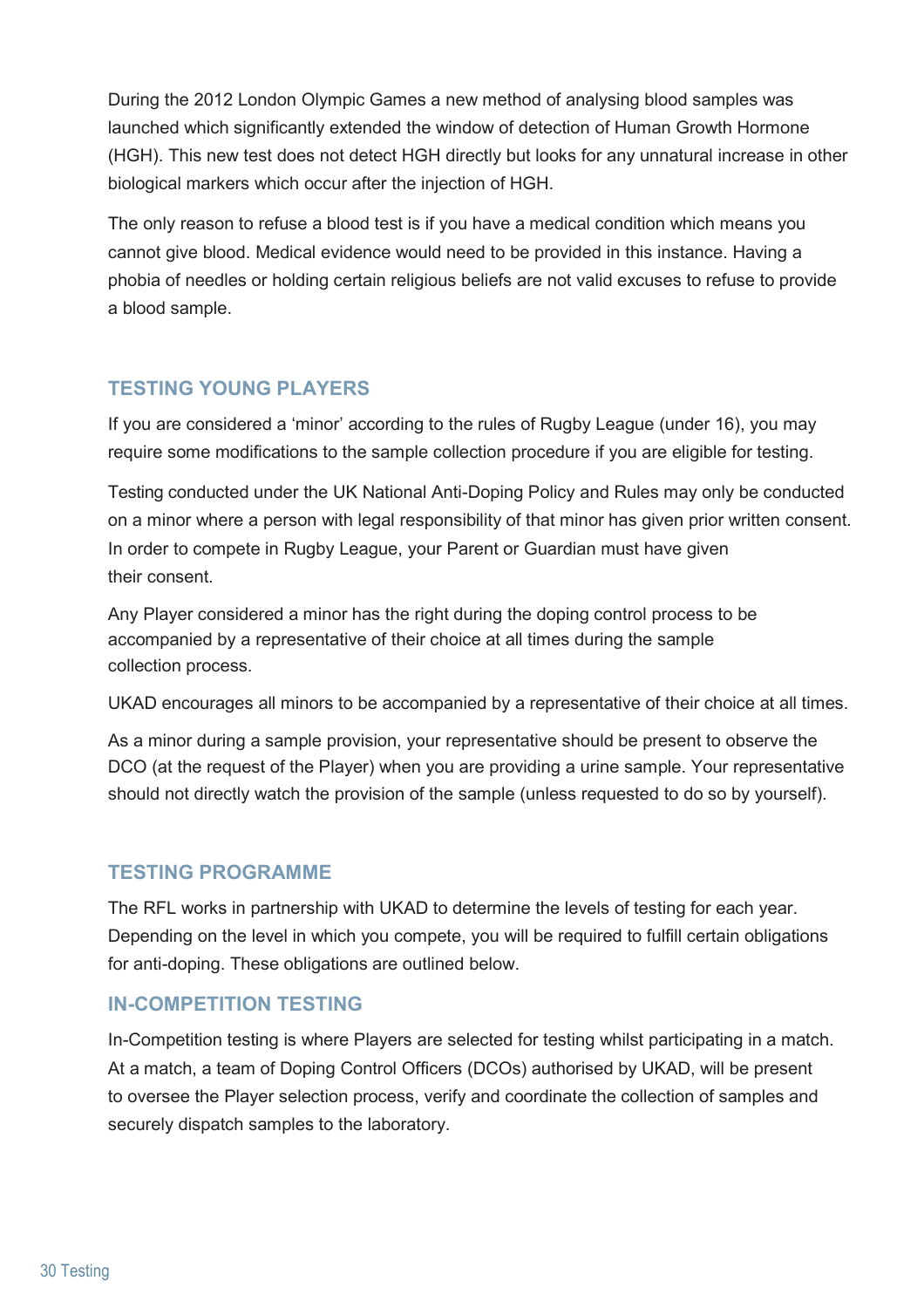# **OUT OF COMPETITION TESTING OF SQUADS**

UKAD conduct tests at squad training sessions. These tests are known as Out of Competition Squad tests.

# **OUT OF COMPETITION TESTING OF INDIVIDUALS (ALL PLAYERS)**

**All players should note that they should make themselves available for testing at all times and all locations when notified.**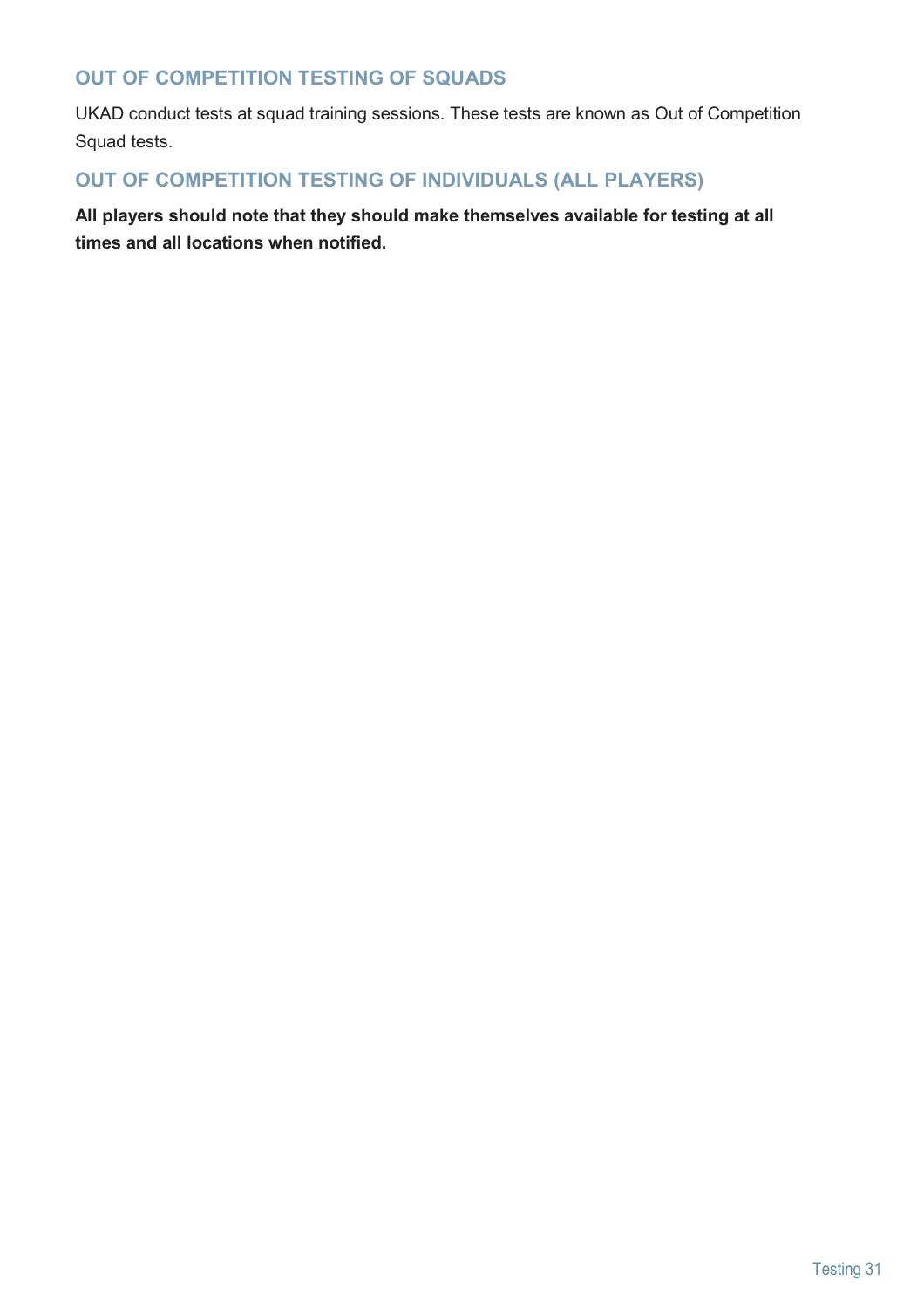"DRUGS IN SPORT DON'T **WORK, DRUGS IN RUGBY LEAGUE DON'T WORK AND DRUGS IN LIFE DON'T WORK."** 

**KEVIN SINFIELD** 



On completion of a drug test conducted under the International Standard for Testing and Investigations, your A and B sample bottles and doping control paperwork will be sent by a secure chain of custody to a WADA accredited laboratory. The A-sample is then analysed, while the B-sample is securely stored, in case of an adverse finding in the A-sample. There are two possible scenarios that will follow sample analysis; a negative result may be reported or an adverse analytical finding may be reported.

- 1. A negative result is reported.
- 2. An Adverse Analytical Finding is reported.

# **NEGATIVE RESULTS**

You will not be notified of a negative result. Any sample may be stored and subjected to further analysis at any time at the direction of UKAD or WADA.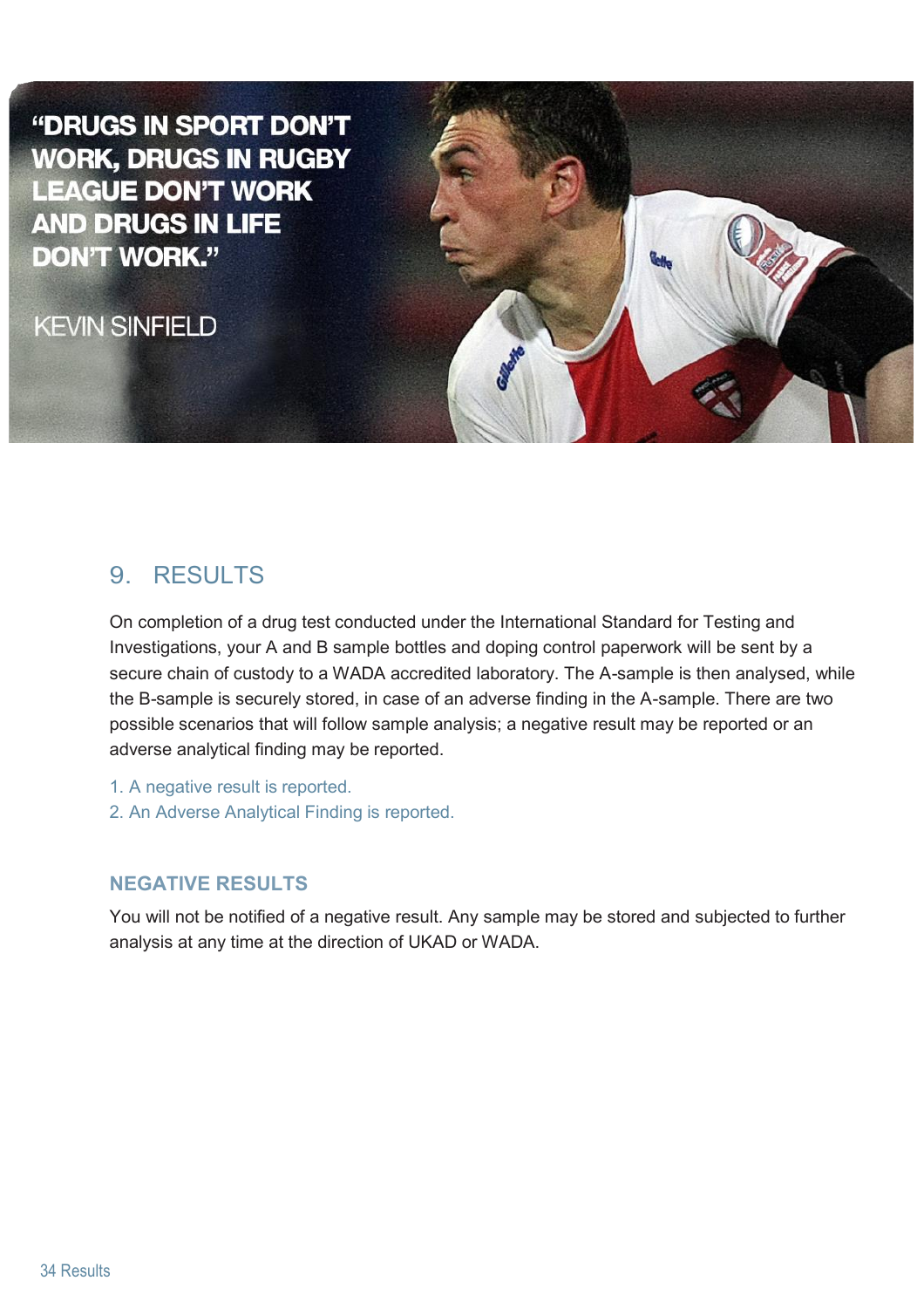# **ADVERSE ANALYTICAL FINDINGS**

The process for dealing with an adverse finding is conducted in three stages:

- i) Review
- ii) Hearing
- iii) Appeal

i) Review - If an adverse finding is reported, UKAD will undertake an initial review to determine whether an applicable TUE has been granted or if there was any apparent departure from the International Standards for Testing or Laboratories that may have undermined the validity of the finding. If it is determined from this review that there is a 'Case to Answer', the Player will be notified of the result by the RFL and you may then be provisionally suspended. A Player has the right to request the analysis of their B Sample and the Player also has the right to witness, or nominate a representative to witness, the B Sample opening and analysis. The B sample should be analysed within 30 days of the A-sample result being reported to the Player. If a Player does not request the B-sample analysis, this right may be deemed waived.

ii) Hearing - A Player has the right to a fair hearing. This should be on a timely basis (within 3 months of the initial A-sample report). The hearing provides a Player with the opportunity to present their case to a panel with the aim of reducing or eliminating the period of ineligibility. More information about the hearing and the reduction or elimination of sanctions can be found in the RFL Anti-doping Regulations. As of 1st January 2009, the RFL have delegated responsibility to hear doping cases to the National Anti-Doping Panel.

iii) Appeal - Players have the right to appeal a Panel's decision. Please refer to the RFL Anti-Doping regulations for further information.

# **RFL SUPPORT**

The RFL have made available counselling and support services for any player who tests positive for a Prohibited Substance. Details will be provided with the correspondence regarding the case and any queries should be directed to the RFL.

# **SANCTIONS FOR ANTI-DOPING RULE VIOLATIONS**

The World Anti-Doping Code outlines a clear and definitive set of sanctions for Players found to have committed a doping offence and these sanctions have been adopted by the RFL and are detailed in the Anti-doping Regulations.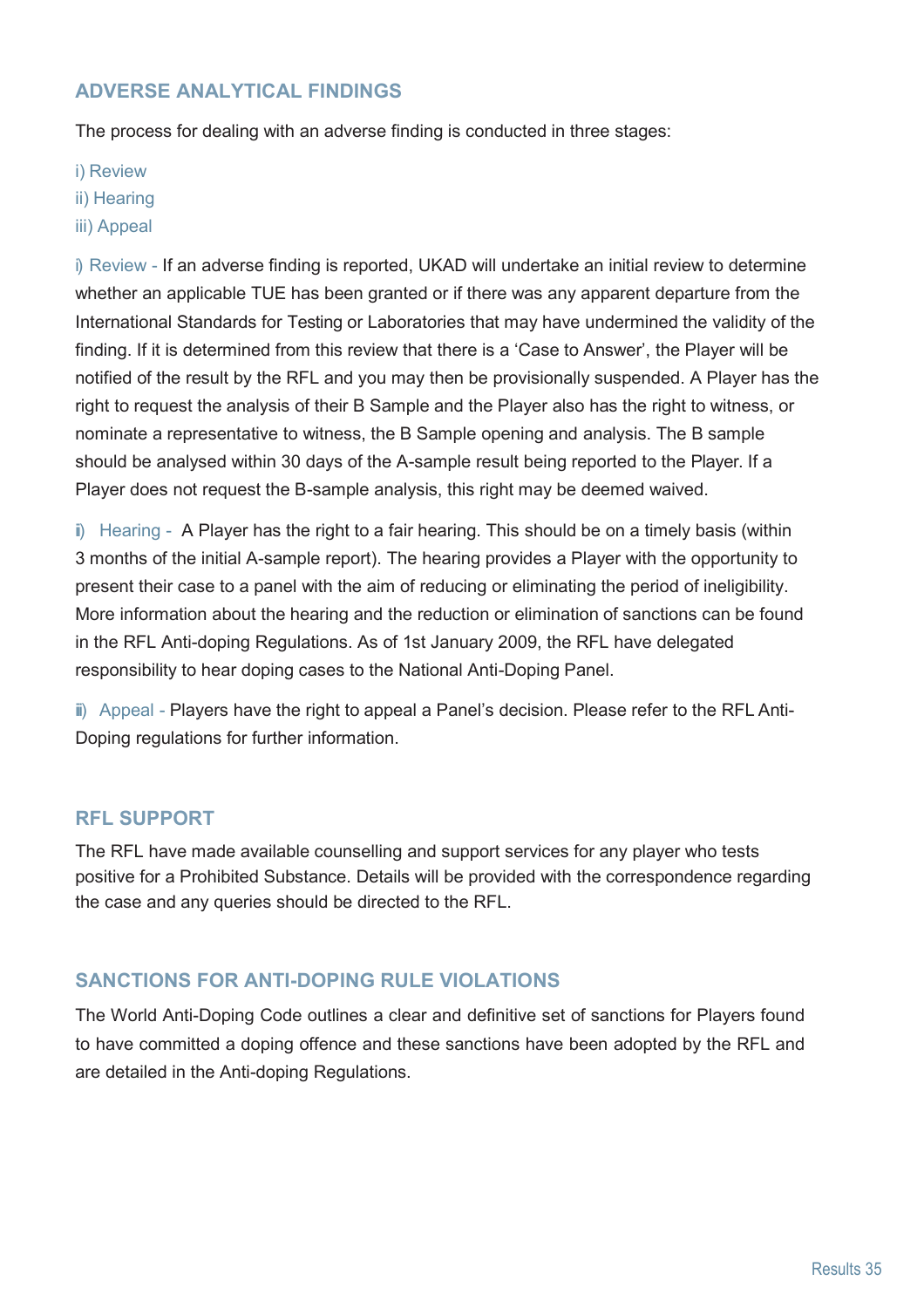The 2015 WADA Code significantly increased the range of sanctions that players are likely to face. For example, in cases involving serious doping substances (e.g. steroids, Human Growth Hormone) players will face a 4 year ban, unless they can prove that they had no intention to cheat. Players testing positive for stimulants (e.g. Methylhexaneamine, Ephedrine) will be sanctioned with a 4 year ban if UKAD can prove the use was intentional, otherwise a 2 year ban will apply.

Player support personnel found guilty of violating the anti-doping code face harsh penalties. It is outlined in the Code that individuals involved in aiding, abetting, encouraging or covering up doping in sport, will be subject to more severe sanctions than Players that test positive.

Player support personnel found guilty of the administration or trafficking of prohibited substances may face a minimum of four years or a lifetime ban.

# **REPORT DOPING IN SPORT**

UKAD has a 24-hour confidential phone line to support the fight against doping in sport. The phone line provides a service for athletes, support personnel, and concerned family or friends to securely pass on information to UKAD with guaranteed anonymity.

Hosted by Crimestoppers, a dedicated team of trained operators are able to manage calls related to anti-doping. All information provided will be treated in confidence and researched and investigated by UKAD.

### **08000 032 2332**

Information can also be submitted anonymously via the Crimestoppers website at **https://secure.crimestoppers-uk.org/ams.form.anonymous.asp**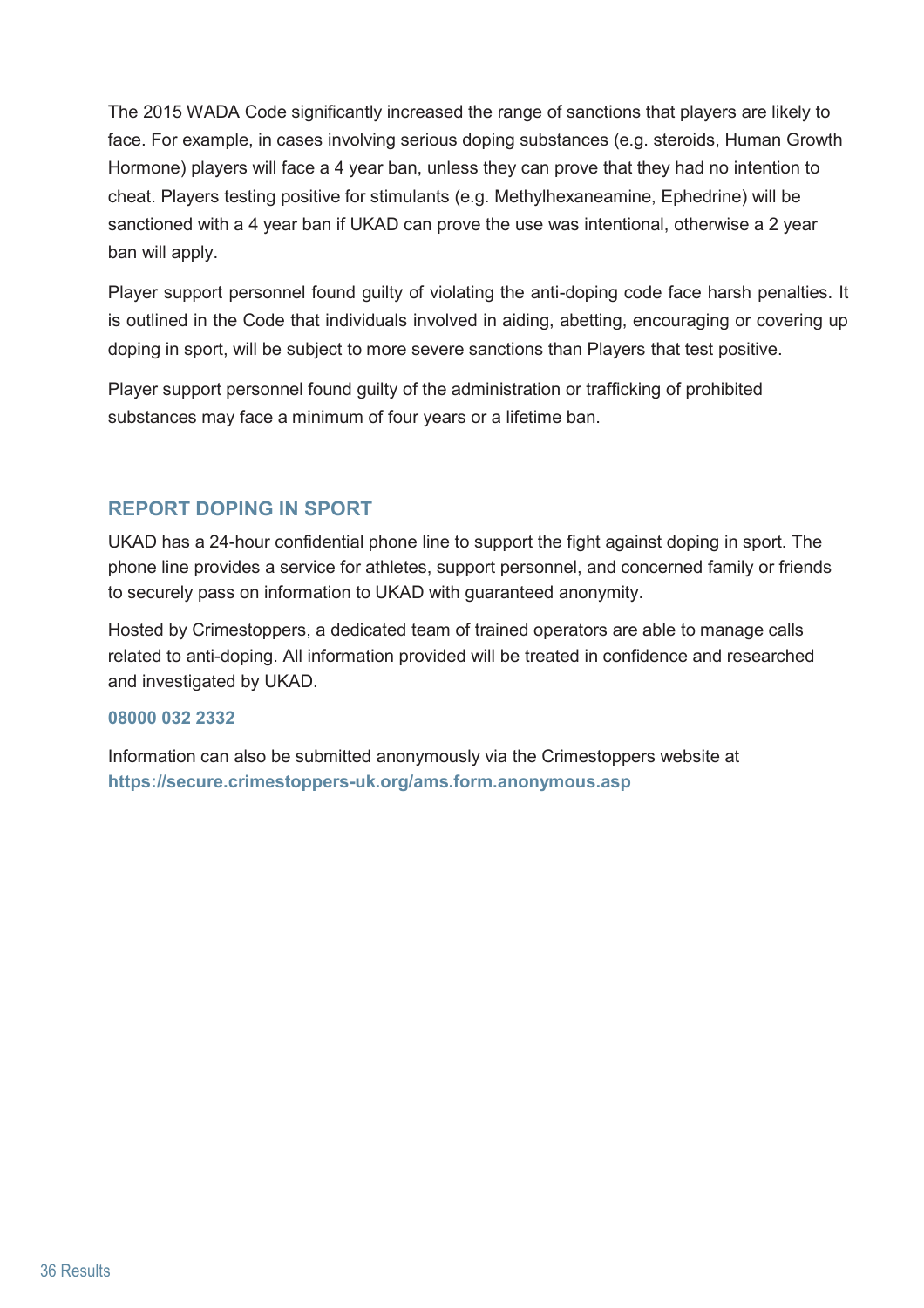# 10. KEEPING RECORDS

It is important for you to keep a list of the medication or substances that you have taken and the dates that you took them. This will ensure that you record them accurately on the Sample Collection Form at the time of testing.

**Tip: you may want to take this Directory with you to the Doping Control Station so you can record each substance accurately. Alternatively, you can also do this on the Clean Sport app, where there is a dedicated function to record your medications.**

| Medication/Supplement | Date taken | Dosage |
|-----------------------|------------|--------|
|                       |            |        |
|                       |            |        |
|                       |            |        |
|                       |            |        |
|                       |            |        |
|                       |            |        |
|                       |            |        |
|                       |            |        |
|                       |            |        |
|                       |            |        |
|                       |            |        |
|                       |            |        |
|                       |            |        |
|                       |            |        |
|                       |            |        |
|                       |            |        |
|                       |            |        |
|                       |            |        |
|                       |            |        |
|                       |            |        |
|                       |            |        |
|                       |            |        |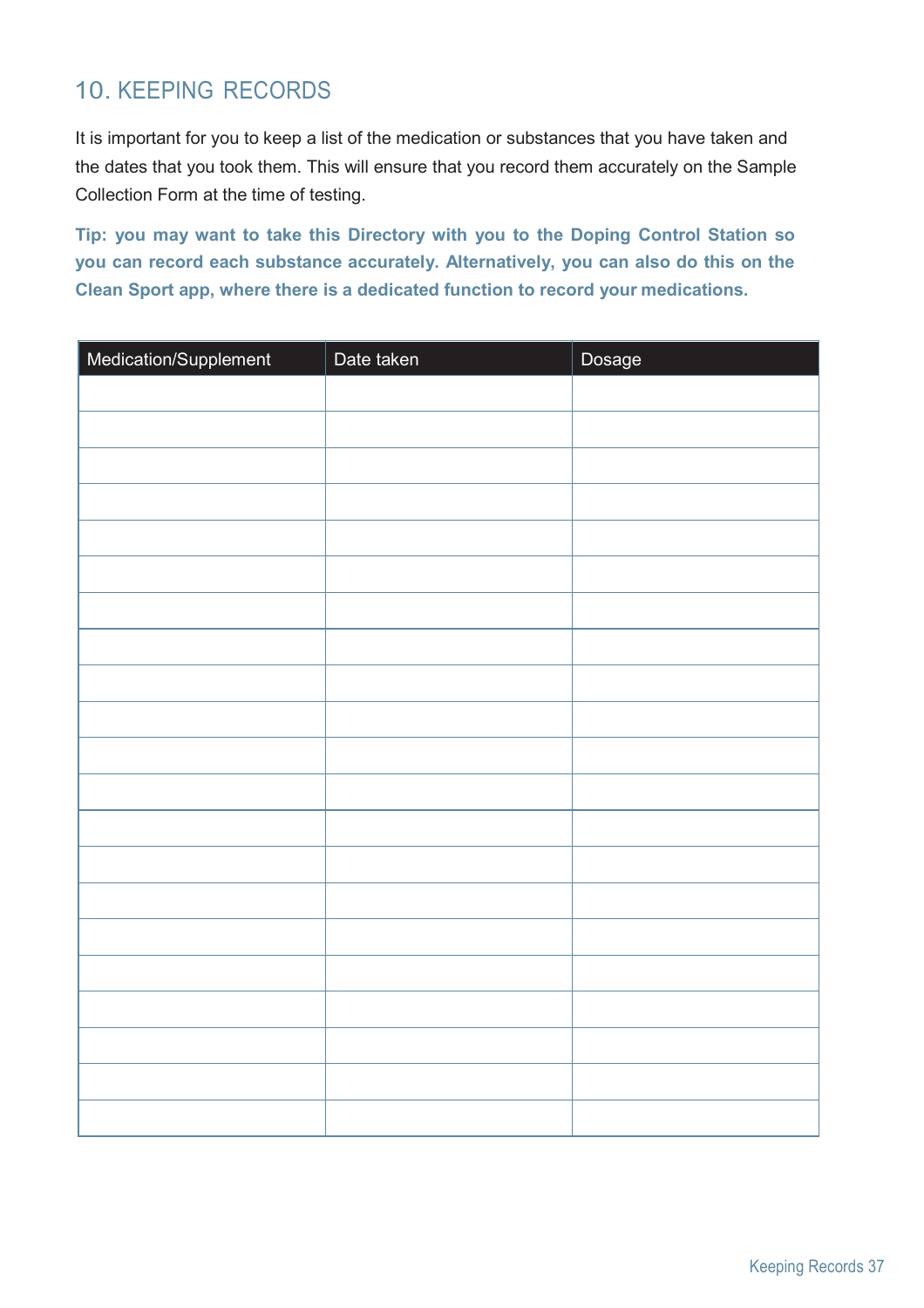# **DOSAGE**

Players are encouraged to keep a record of any drug test they have undertaken.

Your record of drug tests taken is also a great way of demonstrating you've been tested and that you're clean!

### Date of test:

In competition Out of competition

Venue of test:

Name of Doping Control Officer (DCO):

Authority conducting the test (see DCO authorisation letter):

Result of test:

Date received:

### Date of test:

In competition Out of competition

Venue of test:

Name of Doping Control Officer (DCO):

Authority conducting the test (see DCO authorisation letter):

Result of test:

Date received:

### Date of test:

In competition Out of competition

Venue of test:

Name of Doping Control Officer (DCO):

Authority conducting the test (see DCO authorisation letter):

Result of test:

Date received:

### Date of test:

In competition Out of competition

Venue of test:

Name of Doping Control Officer (DCO):

Authority conducting the test (see DCO authorisation letter):

Result of test:

Date received: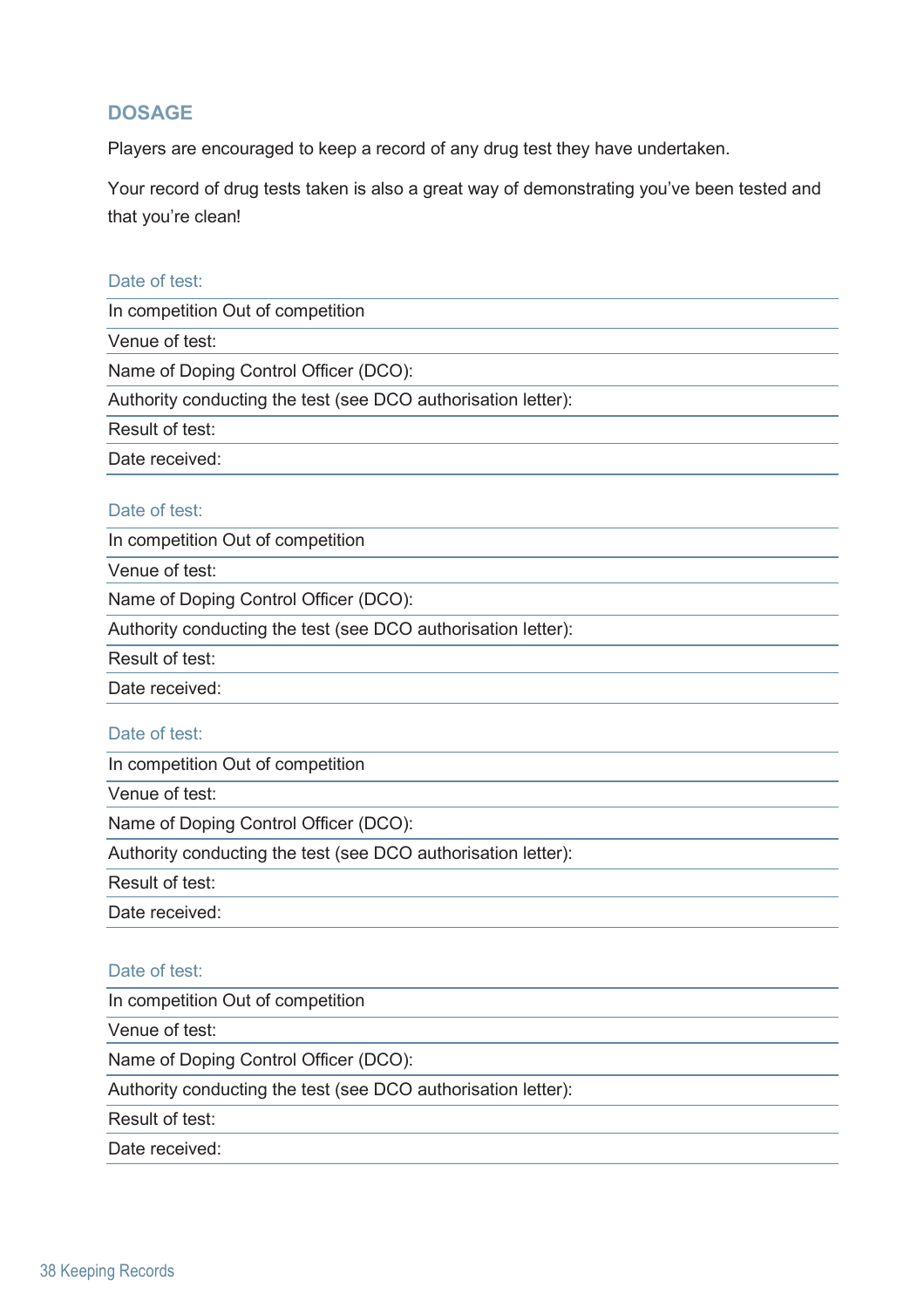# 11. USEFUL CONTACTS & LINKS

### **RFL**

www.rfl.uk.com - About Us - Rules and Regulations - Anti-Doping anti.doping@rfl.uk.com tel 0844 477 7113 - Option 4

### **UKAD**

www.ukad.org.uk athlete@ukad.org.uk tel 020 7842 3450 Fleetbank House, 2-6 Salisbury Square, London, EC4Y 8AE

### **Report Doping in Sport**

08000 032 2332 https://secure.crimestoppers-uk.org/ams.form. anonymous.asp

# **National Anti-Doping Panel** http://www.sportresolutions.co.uk

### **Australian Sports Drug Agency, ASADA**

www.asada.org.au asada@asAda.org.au

### **French Anti-Doping Organisation**

www.jeunesse.sports.gouv.fr

**Irish Sports Council**  www.irishsportscouncil.ie info@irishsportscouncil.ie

**New Zealand Anti-doping Organisation** www.nzsda.co.nz nzsda@nzsda.co.n z

### **World Anti-Doping**

**Agency** www.wadaama.org info@wadaama.org

### **Informed Sport - Supplement Testing**

www.informed-sport.com @trustedbysport

# **OTHER DRUG INFORMATION SERVICES**

For help and advice about general drug misuse you could contact:

### **Talk to Frank**

www.talktofrank.com frank@talktofrank.com tel 0800 77 66 00

### **Drug Scope**

www.drugscope.org.uk tel 020 7928 1211

### **National Heath Service**

www.nhs.uk tel 0845 46 47